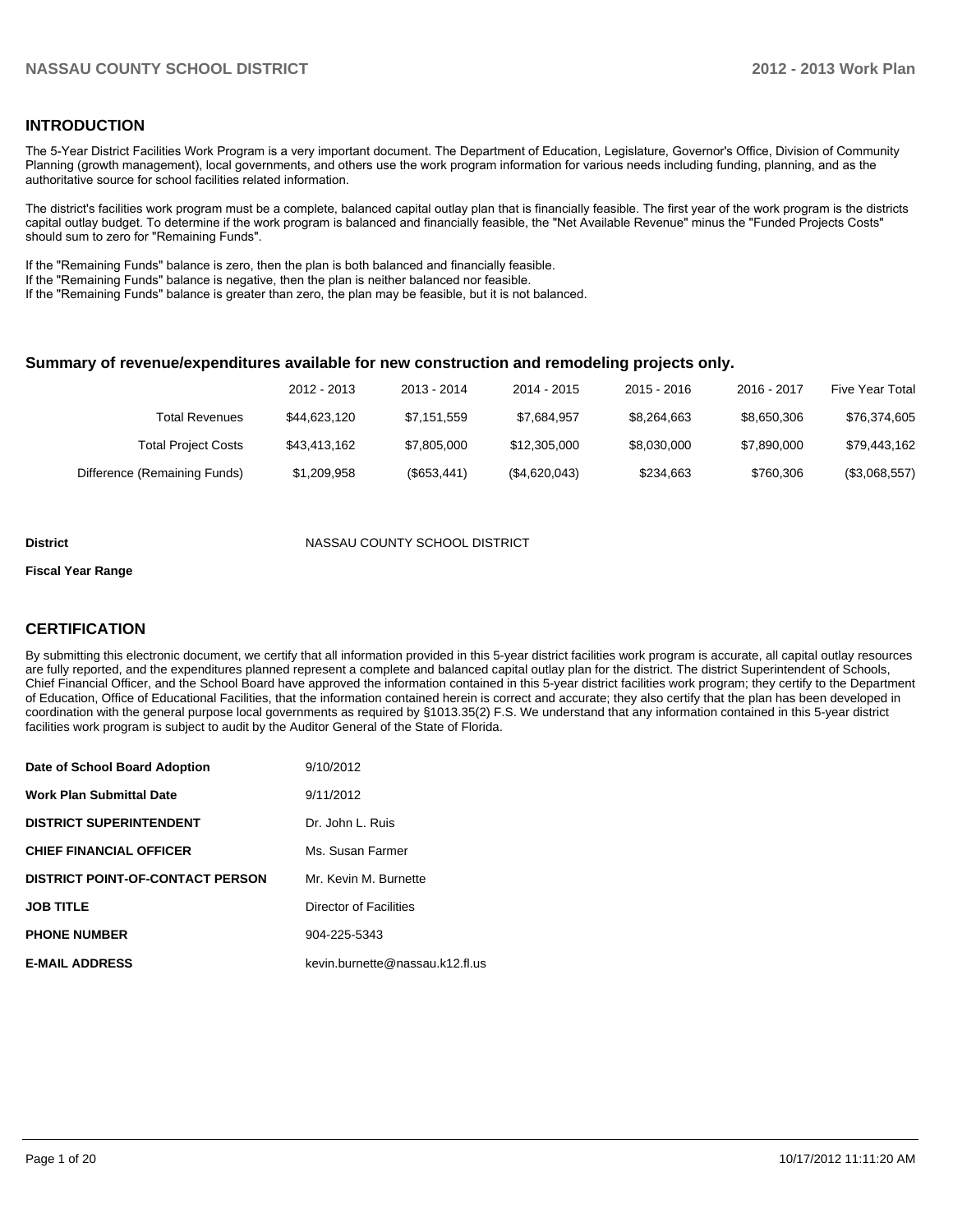# **Expenditures**

### **Expenditure for Maintenance, Repair and Renovation from 1.50-Mills and PECO**

Annually, prior to the adoption of the district school budget, each school board must prepare a tentative district facilities work program that includes a schedule of major repair and renovation projects necessary to maintain the educational and ancillary facilities of the district.

|                | Item                                                                                                                                                                                                                                                                                                                                                                                                                                                                                                                                  | 2012 - 2013<br><b>Actual Budget</b> | $2013 - 2014$<br>Projected | 2014 - 2015<br>Projected | $2015 - 2016$<br>Projected | 2016 - 2017<br>Projected | Total       |
|----------------|---------------------------------------------------------------------------------------------------------------------------------------------------------------------------------------------------------------------------------------------------------------------------------------------------------------------------------------------------------------------------------------------------------------------------------------------------------------------------------------------------------------------------------------|-------------------------------------|----------------------------|--------------------------|----------------------------|--------------------------|-------------|
| <b>HVAC</b>    |                                                                                                                                                                                                                                                                                                                                                                                                                                                                                                                                       | \$45,000                            | \$45,000                   | \$45,000                 | \$45,000                   | \$45,000                 | \$225,000   |
| Locations:     | ADULT EDUCATION & FULL SERVICE SCHOOL, BRYCEVILLE ELEMENTARY, BUS GARAGE, CALLAHAN ELEMENTARY, CALLAHAN<br>INTERMEDIATE, CALLAHAN MIDDLE, EMMA LOVE HARDEE ELEMENTARY, FERNANDINA BEACH MIDDLE, FERNANDINA BEACH<br>SENIOR HIGH, HILLIARD ELEMENTARY, HILLIARD MIDDLE/SENIOR HIGH, MAINTENANCE/TRANSPORTATION, NASSAU HALFWAY<br>HOUSE, NASSAU SUPERINTENDENT'S OFFICE, SOUTHSIDE ELEMENTARY, TRANSPORTATION, WEST NASSAU SENIOR HIGH,<br>YULEE ELEMENTARY, YULEE HIGH SCHOOL, YULEE MIDDLE, YULEE PRIMARY, YULEE SED UNIT            |                                     |                            |                          |                            |                          |             |
| Flooring       |                                                                                                                                                                                                                                                                                                                                                                                                                                                                                                                                       | \$20,000                            | \$20,000                   | \$25,000                 | \$25,000                   | \$25,000                 | \$115,000   |
| Locations:     | ADULT EDUCATION & FULL SERVICE SCHOOL, BRYCEVILLE ELEMENTARY, BUS GARAGE, CALLAHAN ELEMENTARY, CALLAHAN<br>INTERMEDIATE, CALLAHAN MIDDLE, EMMA LOVE HARDEE ELEMENTARY, FERNANDINA BEACH MIDDLE, FERNANDINA BEACH<br>SENIOR HIGH, HILLIARD ELEMENTARY, HILLIARD MIDDLE/SENIOR HIGH, MAINTENANCE/TRANSPORTATION, NASSAU HALFWAY<br>HOUSE, NASSAU SUPERINTENDENT'S OFFICE, SOUTHSIDE ELEMENTARY, TRANSPORTATION, WEST NASSAU SENIOR HIGH,<br>YULEE ELEMENTARY, YULEE HIGH SCHOOL, YULEE MIDDLE, YULEE PRIMARY, YULEE SED UNIT            |                                     |                            |                          |                            |                          |             |
| Roofing        |                                                                                                                                                                                                                                                                                                                                                                                                                                                                                                                                       | \$200,000                           | \$200,000                  | \$250,000                | \$250,000                  | \$300,000                | \$1,200,000 |
| Locations:     | ADULT EDUCATION & FULL SERVICE SCHOOL, BRYCEVILLE ELEMENTARY, BUS GARAGE, CALLAHAN ELEMENTARY, CALLAHAN<br>INTERMEDIATE, CALLAHAN MIDDLE, EMMA LOVE HARDEE ELEMENTARY, FERNANDINA BEACH MIDDLE, FERNANDINA BEACH<br>SENIOR HIGH. HILLIARD ELEMENTARY. HILLIARD MIDDLE/SENIOR HIGH. MAINTENANCE/TRANSPORTATION. NASSAU HALFWAY<br>HOUSE, NASSAU SUPERINTENDENT'S OFFICE, SOUTHSIDE ELEMENTARY, TRANSPORTATION, WEST NASSAU SENIOR HIGH,<br>YULEE ELEMENTARY, YULEE HIGH SCHOOL, YULEE MIDDLE, YULEE PRIMARY, YULEE SED UNIT            |                                     |                            |                          |                            |                          |             |
| Safety to Life |                                                                                                                                                                                                                                                                                                                                                                                                                                                                                                                                       | \$125,000                           | \$150,000                  | \$150,000                | \$150,000                  | \$150,000                | \$725,000   |
| Locations:     | ADULT EDUCATION & FULL SERVICE SCHOOL, BRYCEVILLE ELEMENTARY, BUS GARAGE, CALLAHAN ELEMENTARY, CALLAHAN<br>INTERMEDIATE, CALLAHAN MIDDLE, EMMA LOVE HARDEE ELEMENTARY, FERNANDINA BEACH MIDDLE, FERNANDINA BEACH<br>SENIOR HIGH, HILLIARD ELEMENTARY, HILLIARD MIDDLE/SENIOR HIGH, MAINTENANCE/TRANSPORTATION, NASSAU HALFWAY<br>HOUSE, NASSAU SUPERINTENDENT'S OFFICE, SOUTHSIDE ELEMENTARY, TRANSPORTATION, WEST NASSAU SENIOR HIGH,<br>YULEE ELEMENTARY, YULEE HIGH SCHOOL, YULEE MIDDLE, YULEE PRIMARY, YULEE SED UNIT            |                                     |                            |                          |                            |                          |             |
| Fencing        |                                                                                                                                                                                                                                                                                                                                                                                                                                                                                                                                       | \$20,000                            | \$30,000                   | \$30,000                 | \$30,000                   | \$30,000                 | \$140,000   |
| Locations:     | ADULT EDUCATION & FULL SERVICE SCHOOL, BRYCEVILLE ELEMENTARY, BUS GARAGE, CALLAHAN ELEMENTARY, CALLAHAN<br>INTERMEDIATE, CALLAHAN MIDDLE, EMMA LOVE HARDEE ELEMENTARY, FERNANDINA BEACH MIDDLE, FERNANDINA BEACH<br>SENIOR HIGH, HILLIARD ELEMENTARY, HILLIARD MIDDLE/SENIOR HIGH, MAINTENANCE/TRANSPORTATION, NASSAU HALFWAY<br>HOUSE, NASSAU SUPERINTENDENT'S OFFICE, SOUTHSIDE ELEMENTARY, TRANSPORTATION, WEST NASSAU SENIOR HIGH,<br>YULEE ELEMENTARY, YULEE HIGH SCHOOL, YULEE MIDDLE, YULEE PRIMARY, YULEE SED UNIT            |                                     |                            |                          |                            |                          |             |
| Parking        |                                                                                                                                                                                                                                                                                                                                                                                                                                                                                                                                       | \$20,000                            | \$30,000                   | \$30,000                 | \$30,000                   | \$40,000                 | \$150,000   |
| Locations:     | ADULT EDUCATION & FULL SERVICE SCHOOL. BRYCEVILLE ELEMENTARY. BUS GARAGE. CALLAHAN ELEMENTARY. CALLAHAN<br>INTERMEDIATE, CALLAHAN MIDDLE, EMMA LOVE HARDEE ELEMENTARY, FERNANDINA BEACH MIDDLE, FERNANDINA BEACH<br>SENIOR HIGH, HILLIARD ELEMENTARY, HILLIARD MIDDLE/SENIOR HIGH, MAINTENANCE/TRANSPORTATION, NASSAU HALFWAY<br>HOUSE, NASSAU SUPERINTENDENT'S OFFICE, SOUTHSIDE ELEMENTARY, TRANSPORTATION, WEST NASSAU SENIOR HIGH,<br>YULEE ELEMENTARY, YULEE HIGH SCHOOL, YULEE MIDDLE, YULEE PRIMARY, YULEE SED UNIT            |                                     |                            |                          |                            |                          |             |
| Electrical     |                                                                                                                                                                                                                                                                                                                                                                                                                                                                                                                                       | \$85,000                            | \$100,000                  | \$100,000                | \$100,000                  | \$100,000                | \$485,000   |
|                | Locations: ADULT EDUCATION & FULL SERVICE SCHOOL, BRYCEVILLE ELEMENTARY, BUS GARAGE, CALLAHAN ELEMENTARY, CALLAHAN<br>INTERMEDIATE, CALLAHAN MIDDLE, EMMA LOVE HARDEE ELEMENTARY, FERNANDINA BEACH MIDDLE, FERNANDINA BEACH<br>SENIOR HIGH, HILLIARD ELEMENTARY, HILLIARD MIDDLE/SENIOR HIGH, MAINTENANCE/TRANSPORTATION, NASSAU HALFWAY<br>HOUSE, NASSAU SUPERINTENDENT'S OFFICE, SOUTHSIDE ELEMENTARY, TRANSPORTATION, WEST NASSAU SENIOR HIGH,<br>YULEE ELEMENTARY, YULEE HIGH SCHOOL, YULEE MIDDLE, YULEE PRIMARY, YULEE SED UNIT |                                     |                            |                          |                            |                          |             |
| Fire Alarm     |                                                                                                                                                                                                                                                                                                                                                                                                                                                                                                                                       | \$30,000                            | \$30,000                   | \$35,000                 | \$35,000                   | \$35,000                 | \$165,000   |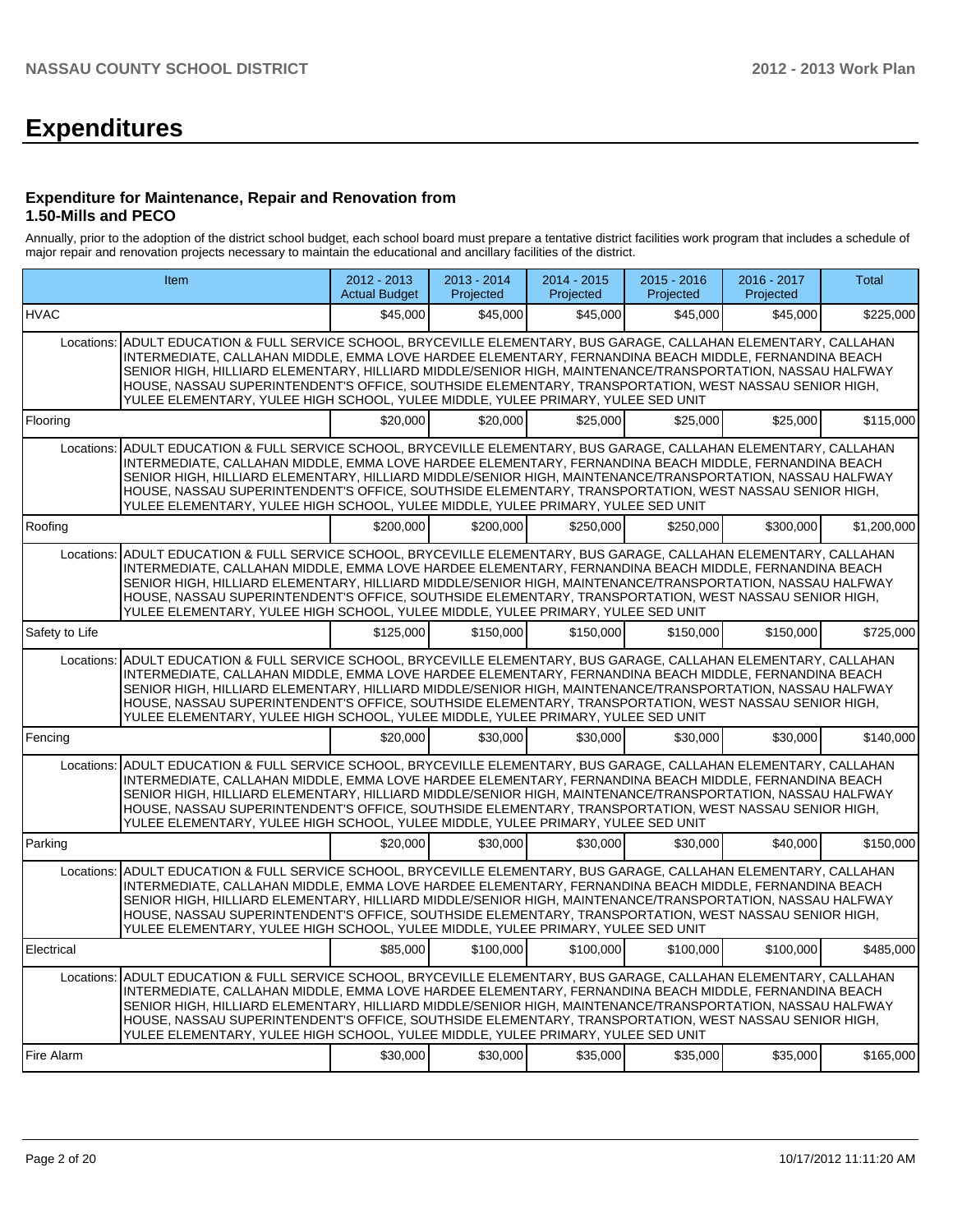|                                  | Locations: ADULT EDUCATION & FULL SERVICE SCHOOL, BRYCEVILLE ELEMENTARY, BUS GARAGE, CALLAHAN ELEMENTARY, CALLAHAN<br>INTERMEDIATE, CALLAHAN MIDDLE, EMMA LOVE HARDEE ELEMENTARY, FERNANDINA BEACH MIDDLE, FERNANDINA BEACH<br>SENIOR HIGH, HILLIARD ELEMENTARY, HILLIARD MIDDLE/SENIOR HIGH, MAINTENANCE/TRANSPORTATION, NASSAU HALFWAY<br>HOUSE, NASSAU SUPERINTENDENT'S OFFICE, SOUTHSIDE ELEMENTARY, TRANSPORTATION, WEST NASSAU SENIOR HIGH,<br>YULEE ELEMENTARY, YULEE HIGH SCHOOL, YULEE MIDDLE, YULEE PRIMARY, YULEE SED UNIT |           |           |           |           |             |             |  |  |  |  |  |
|----------------------------------|---------------------------------------------------------------------------------------------------------------------------------------------------------------------------------------------------------------------------------------------------------------------------------------------------------------------------------------------------------------------------------------------------------------------------------------------------------------------------------------------------------------------------------------|-----------|-----------|-----------|-----------|-------------|-------------|--|--|--|--|--|
| Telephone/Intercom System        |                                                                                                                                                                                                                                                                                                                                                                                                                                                                                                                                       | \$35,000  | \$40,000  | \$40,000  | \$40,000  | \$50,000    | \$205,000   |  |  |  |  |  |
|                                  | Locations: ADULT EDUCATION & FULL SERVICE SCHOOL, BRYCEVILLE ELEMENTARY, BUS GARAGE, CALLAHAN ELEMENTARY, CALLAHAN<br>INTERMEDIATE, CALLAHAN MIDDLE, EMMA LOVE HARDEE ELEMENTARY, FERNANDINA BEACH MIDDLE, FERNANDINA BEACH<br>SENIOR HIGH, HILLIARD ELEMENTARY, HILLIARD MIDDLE/SENIOR HIGH, MAINTENANCE/TRANSPORTATION, NASSAU HALFWAY<br>HOUSE, NASSAU SUPERINTENDENT'S OFFICE, SOUTHSIDE ELEMENTARY, TRANSPORTATION, WEST NASSAU SENIOR HIGH,<br>YULEE ELEMENTARY, YULEE HIGH SCHOOL, YULEE MIDDLE, YULEE PRIMARY, YULEE SED UNIT |           |           |           |           |             |             |  |  |  |  |  |
| <b>Closed Circuit Television</b> |                                                                                                                                                                                                                                                                                                                                                                                                                                                                                                                                       | \$30,000  | \$50,000  | \$50,000  | \$50,000  | \$50,000    | \$230,000   |  |  |  |  |  |
|                                  | Locations: ADULT EDUCATION & FULL SERVICE SCHOOL. BRYCEVILLE ELEMENTARY. BUS GARAGE. CALLAHAN ELEMENTARY. CALLAHAN<br>INTERMEDIATE, CALLAHAN MIDDLE, EMMA LOVE HARDEE ELEMENTARY, FERNANDINA BEACH MIDDLE, FERNANDINA BEACH<br>SENIOR HIGH, HILLIARD ELEMENTARY, HILLIARD MIDDLE/SENIOR HIGH, MAINTENANCE/TRANSPORTATION, NASSAU HALFWAY<br>HOUSE, NASSAU SUPERINTENDENT'S OFFICE, SOUTHSIDE ELEMENTARY, TRANSPORTATION, WEST NASSAU SENIOR HIGH,<br>YULEE ELEMENTARY, YULEE HIGH SCHOOL, YULEE MIDDLE, YULEE PRIMARY, YULEE SED UNIT |           |           |           |           |             |             |  |  |  |  |  |
| Paint                            |                                                                                                                                                                                                                                                                                                                                                                                                                                                                                                                                       | \$80,000  | \$100,000 | \$100,000 | \$100,000 | \$100,000   | \$480,000   |  |  |  |  |  |
|                                  | Locations: ADULT EDUCATION & FULL SERVICE SCHOOL, BRYCEVILLE ELEMENTARY, BUS GARAGE, CALLAHAN ELEMENTARY, CALLAHAN<br>INTERMEDIATE, CALLAHAN MIDDLE, EMMA LOVE HARDEE ELEMENTARY, FERNANDINA BEACH MIDDLE, FERNANDINA BEACH<br>SENIOR HIGH, HILLIARD ELEMENTARY, HILLIARD MIDDLE/SENIOR HIGH, MAINTENANCE/TRANSPORTATION, NASSAU HALFWAY<br>HOUSE. NASSAU SUPERINTENDENT'S OFFICE. SOUTHSIDE ELEMENTARY. TRANSPORTATION. WEST NASSAU SENIOR HIGH.<br>YULEE ELEMENTARY, YULEE HIGH SCHOOL, YULEE MIDDLE, YULEE PRIMARY, YULEE SED UNIT |           |           |           |           |             |             |  |  |  |  |  |
| Maintenance/Repair               |                                                                                                                                                                                                                                                                                                                                                                                                                                                                                                                                       | \$93,000  | \$100,000 | \$125,000 | \$125,000 | \$150,000   | \$593,000   |  |  |  |  |  |
|                                  | Locations: ADULT EDUCATION & FULL SERVICE SCHOOL, BRYCEVILLE ELEMENTARY, BUS GARAGE, CALLAHAN ELEMENTARY, CALLAHAN<br>INTERMEDIATE, CALLAHAN MIDDLE, EMMA LOVE HARDEE ELEMENTARY, FERNANDINA BEACH MIDDLE, FERNANDINA BEACH<br>SENIOR HIGH, HILLIARD ELEMENTARY, HILLIARD MIDDLE/SENIOR HIGH, MAINTENANCE/TRANSPORTATION, NASSAU HALFWAY<br>HOUSE, NASSAU SUPERINTENDENT'S OFFICE, SOUTHSIDE ELEMENTARY, TRANSPORTATION, WEST NASSAU SENIOR HIGH,<br>YULEE ELEMENTARY. YULEE HIGH SCHOOL. YULEE MIDDLE. YULEE PRIMARY. YULEE SED UNIT |           |           |           |           |             |             |  |  |  |  |  |
|                                  | Sub Total:                                                                                                                                                                                                                                                                                                                                                                                                                                                                                                                            | \$783,000 | \$895,000 | \$980,000 | \$980,000 | \$1,075,000 | \$4,713,000 |  |  |  |  |  |

| IPECO Maintenance Expenditures | \$0         | \$0       | \$345.703 | \$405,239 | \$447.467 | \$1,198,409 |
|--------------------------------|-------------|-----------|-----------|-----------|-----------|-------------|
| i.50 Mill Sub Total: I         | \$1.332.821 | \$990,000 | \$729.297 | \$669,761 | \$722.533 | \$4,444,412 |

|                                                                                                                                                                                                                                                                                                                                                                                                                                                                                                                                      | Other Items                                                                                                                                                                                                                                                                                                                                                                                                                                                                                                                          | $2012 - 2013$<br><b>Actual Budget</b> | $2013 - 2014$<br>Projected | $2014 - 2015$<br>Projected | $2015 - 2016$<br>Projected | $2016 - 2017$<br>Projected | Total     |  |  |  |
|--------------------------------------------------------------------------------------------------------------------------------------------------------------------------------------------------------------------------------------------------------------------------------------------------------------------------------------------------------------------------------------------------------------------------------------------------------------------------------------------------------------------------------------|--------------------------------------------------------------------------------------------------------------------------------------------------------------------------------------------------------------------------------------------------------------------------------------------------------------------------------------------------------------------------------------------------------------------------------------------------------------------------------------------------------------------------------------|---------------------------------------|----------------------------|----------------------------|----------------------------|----------------------------|-----------|--|--|--|
| <b>Security Upgrades</b>                                                                                                                                                                                                                                                                                                                                                                                                                                                                                                             |                                                                                                                                                                                                                                                                                                                                                                                                                                                                                                                                      | \$20,000                              | \$25,000                   | \$25,000                   | \$25,000                   | \$25,000                   | \$120,000 |  |  |  |
|                                                                                                                                                                                                                                                                                                                                                                                                                                                                                                                                      | Locations ADULT EDUCATION & FULL SERVICE SCHOOL, BRYCEVILLE ELEMENTARY, BUS GARAGE, CALLAHAN ELEMENTARY, CALLAHAN<br>INTERMEDIATE, CALLAHAN MIDDLE, EMMA LOVE HARDEE ELEMENTARY, FERNANDINA BEACH MIDDLE, FERNANDINA BEACH<br>SENIOR HIGH, HILLIARD ELEMENTARY, HILLIARD MIDDLE/SENIOR HIGH, MAINTENANCE/TRANSPORTATION, NASSAU HALFWAY<br>HOUSE, NASSAU SUPERINTENDENT'S OFFICE, SOUTHSIDE ELEMENTARY, TRANSPORTATION, WEST NASSAU SENIOR HIGH,<br>YULEE ELEMENTARY, YULEE HIGH SCHOOL, YULEE MIDDLE, YULEE PRIMARY, YULEE SED UNIT |                                       |                            |                            |                            |                            |           |  |  |  |
|                                                                                                                                                                                                                                                                                                                                                                                                                                                                                                                                      | Paint/Replace Light Poles at Football Fields                                                                                                                                                                                                                                                                                                                                                                                                                                                                                         | \$349,821                             | \$0                        | \$0                        | \$0                        | \$0                        | \$349,821 |  |  |  |
|                                                                                                                                                                                                                                                                                                                                                                                                                                                                                                                                      | Locations HILLIARD MIDDLE/SENIOR HIGH, WEST NASSAU SENIOR HIGH                                                                                                                                                                                                                                                                                                                                                                                                                                                                       |                                       |                            |                            |                            |                            |           |  |  |  |
| Window Blind Replacement                                                                                                                                                                                                                                                                                                                                                                                                                                                                                                             |                                                                                                                                                                                                                                                                                                                                                                                                                                                                                                                                      | \$10,000                              | \$15,000                   | \$15,000                   | \$15,000                   | \$15,000                   | \$70,000  |  |  |  |
| Locations ADULT EDUCATION & FULL SERVICE SCHOOL, BRYCEVILLE ELEMENTARY, BUS GARAGE, CALLAHAN ELEMENTARY, CALLAHAN<br>INTERMEDIATE, CALLAHAN MIDDLE, EMMA LOVE HARDEE ELEMENTARY, FERNANDINA BEACH MIDDLE, FERNANDINA BEACH<br>SENIOR HIGH, HILLIARD ELEMENTARY, HILLIARD MIDDLE/SENIOR HIGH, MAINTENANCE/TRANSPORTATION, NASSAU HALFWAY<br>HOUSE, NASSAU SUPERINTENDENT'S OFFICE, SOUTHSIDE ELEMENTARY, TRANSPORTATION, WEST NASSAU SENIOR HIGH,<br>YULEE ELEMENTARY, YULEE HIGH SCHOOL, YULEE MIDDLE, YULEE PRIMARY, YULEE SED UNIT |                                                                                                                                                                                                                                                                                                                                                                                                                                                                                                                                      |                                       |                            |                            |                            |                            |           |  |  |  |
| <b>ADA Upgrades</b>                                                                                                                                                                                                                                                                                                                                                                                                                                                                                                                  |                                                                                                                                                                                                                                                                                                                                                                                                                                                                                                                                      | \$20,000                              | \$30,000                   | \$30,000                   | \$40,000                   | \$40,000                   | \$160,000 |  |  |  |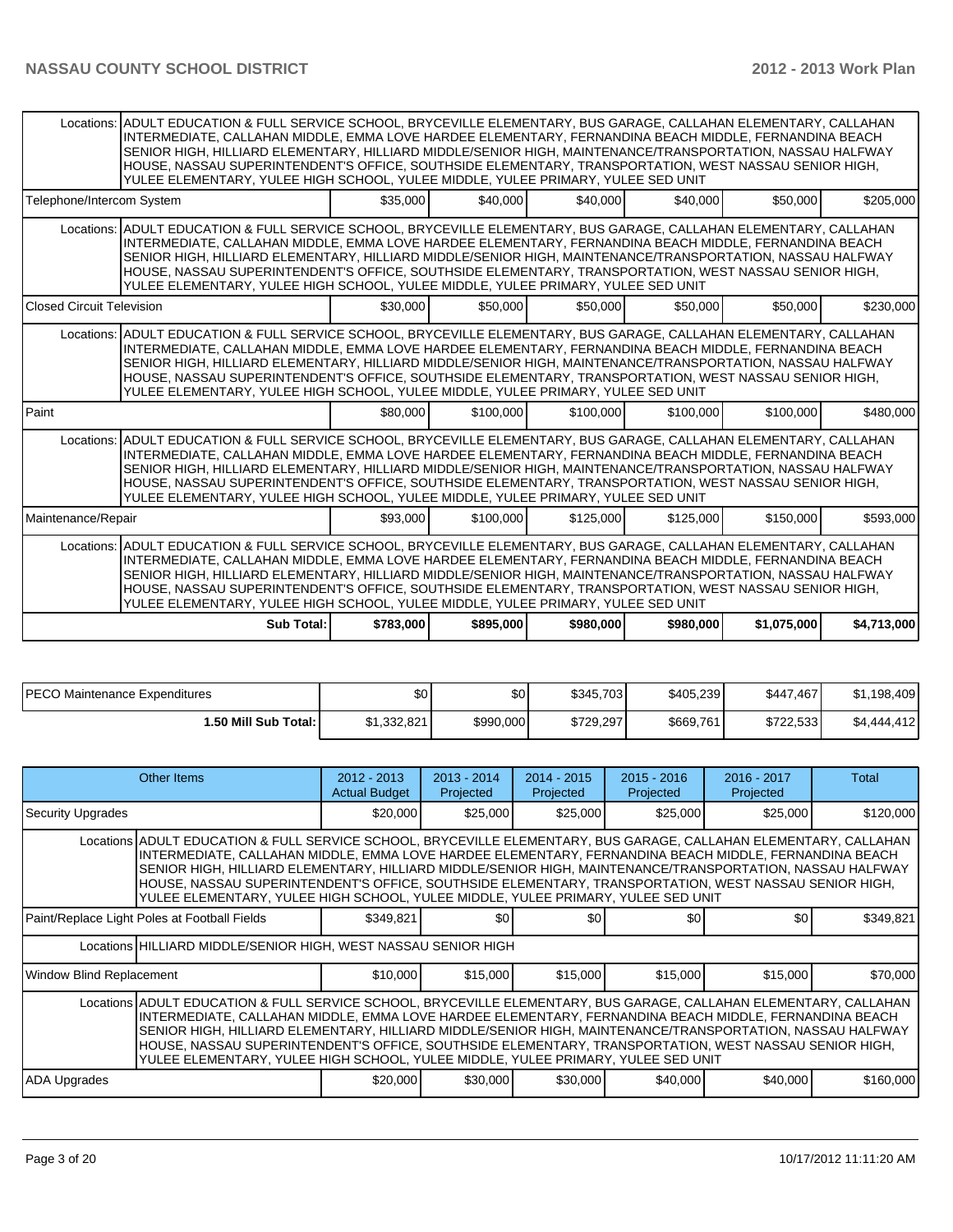Locations ADULT EDUCATION & FULL SERVICE SCHOOL, BRYCEVILLE ELEMENTARY, BUS GARAGE, CALLAHAN ELEMENTARY, CALLAHAN INTERMEDIATE, CALLAHAN MIDDLE, EMMA LOVE HARDEE ELEMENTARY, FERNANDINA BEACH MIDDLE, FERNANDINA BEACH SENIOR HIGH, HILLIARD ELEMENTARY, HILLIARD MIDDLE/SENIOR HIGH, MAINTENANCE/TRANSPORTATION, NASSAU HALFWAY HOUSE, NASSAU SUPERINTENDENT'S OFFICE, SOUTHSIDE ELEMENTARY, TRANSPORTATION, WEST NASSAU SENIOR HIGH, YULEE ELEMENTARY, YULEE HIGH SCHOOL, YULEE MIDDLE, YULEE PRIMARY, YULEE SED UNIT

|  | Locations CALLAHAN MIDDLE. FERNANDINA BEACH MIDDLE. YULEE ELEMENTARY |             |           |             |             |             |             |  |  |  |
|--|----------------------------------------------------------------------|-------------|-----------|-------------|-------------|-------------|-------------|--|--|--|
|  |                                                                      |             |           |             |             |             |             |  |  |  |
|  | Total:                                                               | \$1,332,821 | \$990,000 | \$1.075.000 | \$1.075.000 | \$1.170.000 | \$5.642.821 |  |  |  |

### **Local 1.50 Mill Expenditure For Maintenance, Repair and Renovation**

Anticipated expenditures expected from local funding sources over the years covered by the current work plan.

| Item                                                         | 2012 - 2013<br><b>Actual Budget</b> | $2013 - 2014$<br>Projected | 2014 - 2015<br>Projected | $2015 - 2016$<br>Projected | 2016 - 2017<br>Projected | <b>Total</b> |
|--------------------------------------------------------------|-------------------------------------|----------------------------|--------------------------|----------------------------|--------------------------|--------------|
| Remaining Maint and Repair from 1.5 Mills                    | \$1,332,821                         | \$990,000                  | \$729,297                | \$669,761                  | \$722,533                | \$4,444,412  |
| Maintenance/Repair Salaries                                  | \$0                                 | \$0                        | \$0                      | \$0                        | \$0                      | \$0          |
| <b>School Bus Purchases</b>                                  | \$750,000                           | \$700,000                  | \$700,000                | \$700,000                  | \$700,000                | \$3,550,000  |
| <b>Other Vehicle Purchases</b>                               | \$28,000                            | \$0                        | \$0                      | \$0                        | \$0                      | \$28,000     |
| <b>Capital Outlay Equipment</b>                              | \$0                                 | \$0                        | \$0                      | \$0                        | \$0                      | \$0          |
| <b>Rent/Lease Payments</b>                                   | \$20,400                            | \$0                        | \$0                      | \$0                        | \$0                      | \$20,400     |
| <b>COP Debt Service</b>                                      | \$0                                 | \$0                        | \$0                      | \$0                        | \$0                      | \$0          |
| Rent/Lease Relocatables                                      | \$124,800                           | \$124,800                  | \$124,800                | \$0                        | \$0                      | \$374,400    |
| <b>Environmental Problems</b>                                | \$0                                 | \$0                        | \$0                      | \$0                        | \$0                      | \$0          |
| s.1011.14 Debt Service                                       | \$0                                 | \$0                        | \$0                      | \$0                        | \$0                      | \$0          |
| <b>Special Facilities Construction Account</b>               | \$0                                 | \$0                        | \$0                      | \$0                        | \$0                      | \$0          |
| Premiums for Property Casualty Insurance - 1011.71<br>(4a,b) | \$743,977                           | \$780,000                  | \$780,000                | \$780,000                  | \$780,000                | \$3,863,977  |
| Qualified School Construction Bonds (QSCB)                   | \$0                                 | \$0                        | \$0                      | \$0                        | \$0                      | \$0          |
| Qualified Zone Academy Bonds (QZAB)                          | \$81,224                            | \$82,000                   | \$82,000                 | \$0                        | \$0                      | \$245,224    |
| <b>Local Expenditure Totals:</b>                             | \$3,081,222                         | \$2,676,800                | \$2,416,097              | \$2,149,761                | \$2,202,533              | \$12,526,413 |

# **Revenue**

### **1.50 Mill Revenue Source**

Schedule of Estimated Capital Outlay Revenue from each currently approved source which is estimated to be available for expenditures on the projects included in the tentative district facilities work program. All amounts are NET after considering carryover balances, interest earned, new COP's, 1011.14 and 1011.15 loans, etc. Districts cannot use 1.5-Mill funds for salaries except for those explicitly associated with maintenance/repair projects. (1011.71 (5), F.S.)

| <b>Item</b>                                                                       | Fund | $2012 - 2013$<br><b>Actual Value</b> | $2013 - 2014$<br>Projected | $2014 - 2015$<br>Projected | $2015 - 2016$<br>Projected | 2016 - 2017<br>Projected | Total            |
|-----------------------------------------------------------------------------------|------|--------------------------------------|----------------------------|----------------------------|----------------------------|--------------------------|------------------|
| $(1)$ Non-exempt property<br>lassessed valuation                                  |      | \$6,682,031,294                      | \$6,770,977,882            | \$6.935.258.713            | \$7,169,466,788            | \$7,482,421,889          | \$35,040,156,566 |
| $(2)$ The Millege projected for<br>discretionary capital outlay per<br>ls.1011.71 |      | 1.32 l                               | l.50 l                     | 1.50                       | 1.50 <sub>l</sub>          | 1.50 l                   |                  |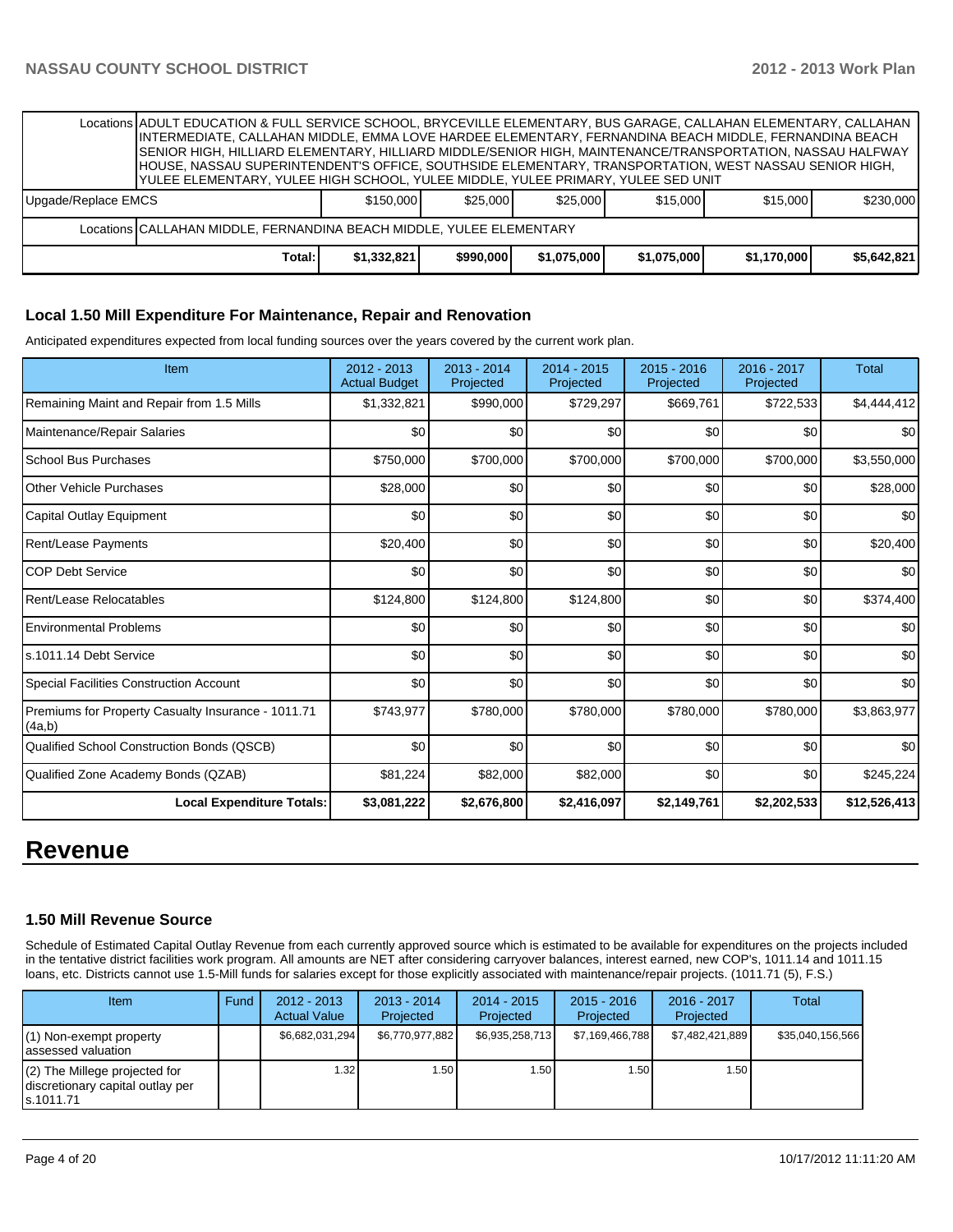| (3) Full value of the 1.50-Mill<br>discretionary capital outlay per<br>ls.1011.71 |       | \$11.225.813 | \$11,375,243 | \$11,651,235 | \$12.044.704 | \$12,570,469 | \$58,867,464 |
|-----------------------------------------------------------------------------------|-------|--------------|--------------|--------------|--------------|--------------|--------------|
| $(4)$ Value of the portion of the 1.50<br>-Mill ACTUALLY levied                   | 370 I | \$8.486.714  | \$9,750,208  | \$9,986,773  | \$10,324,032 | \$10,774,688 | \$49,322,415 |
| $(5)$ Difference of lines (3) and (4)                                             |       | \$2,739,099  | \$1,625,035  | \$1.664.462  | \$1,720,672  | \$1,795,781  | \$9,545,049  |

# **PECO Revenue Source**

The figure in the row designated "PECO Maintenance" will be subtracted from funds available for new construction because PECO maintenance dollars cannot be used for new construction.

| Item                                  | Fund | $2012 - 2013$<br><b>Actual Budget</b> | $2013 - 2014$<br>Projected | $2014 - 2015$<br>Projected | $2015 - 2016$<br>Projected | 2016 - 2017<br>Projected | Total       |
|---------------------------------------|------|---------------------------------------|----------------------------|----------------------------|----------------------------|--------------------------|-------------|
| <b>PECO New Construction</b>          | 340  | \$0                                   | \$0 <sub>1</sub>           | \$36,130                   | \$12.241                   | \$0                      | \$48,371    |
| <b>IPECO Maintenance Expenditures</b> |      | \$0                                   | \$0 <sub>1</sub>           | \$345.703                  | \$405.239                  | \$447.467                | \$1,198,409 |
|                                       |      | \$0                                   | \$0                        | \$381.833                  | \$417.480                  | \$447.467                | \$1,246,780 |

## **CO & DS Revenue Source**

Revenue from Capital Outlay and Debt Service funds.

| <b>Item</b>                                        | Fund | $2012 - 2013$<br><b>Actual Budget</b> | $2013 - 2014$<br>Projected | $2014 - 2015$<br>Projected | $2015 - 2016$<br>Projected | $2016 - 2017$<br>Projected | Total     |
|----------------------------------------------------|------|---------------------------------------|----------------------------|----------------------------|----------------------------|----------------------------|-----------|
| ICO & DS Cash Flow-through<br><b>I</b> Distributed | 360  | \$73.898                              | \$73.898                   | \$73.898                   | \$73.898                   | \$73,898                   | \$369,490 |
| ICO & DS Interest on<br>Undistributed CO           | 360  | \$4.253                               | \$4,253                    | \$4,253                    | \$4.253                    | \$4,253                    | \$21,265  |
|                                                    |      | \$78,151                              | \$78,151                   | \$78,151                   | \$78.151                   | \$78,151                   | \$390,755 |

### **Fair Share Revenue Source**

All legally binding commitments for proportionate fair-share mitigation for impacts on public school facilities must be included in the 5-year district work program.

Nothing reported for this section.

### **Sales Surtax Referendum**

Specific information about any referendum for a 1-cent or ½-cent surtax referendum during the previous year.

**Did the school district hold a surtax referendum during the past fiscal year 2011 - 2012?**

No

### **Additional Revenue Source**

Any additional revenue sources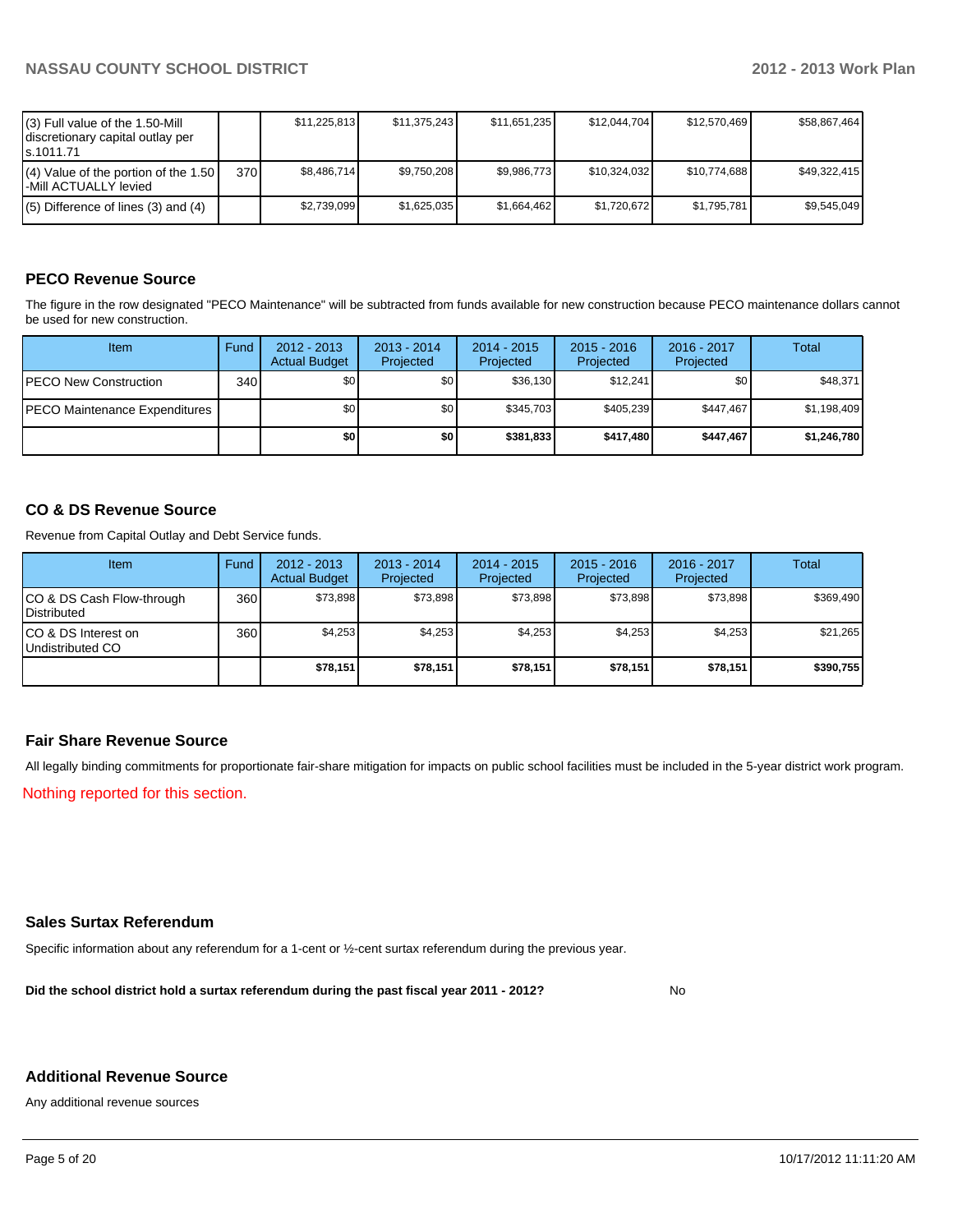| Item                                                                                                                      | 2012 - 2013<br><b>Actual Value</b> | 2013 - 2014<br>Projected | 2014 - 2015<br>Projected | 2015 - 2016<br>Projected | 2016 - 2017<br>Projected | <b>Total</b> |
|---------------------------------------------------------------------------------------------------------------------------|------------------------------------|--------------------------|--------------------------|--------------------------|--------------------------|--------------|
| Proceeds from a s.1011.14/15 F.S. Loans                                                                                   | \$0                                | \$0                      | \$0                      | \$0                      | \$0                      | \$0          |
| District Bonds - Voted local bond<br>referendum proceeds per s.9, Art VII<br><b>State Constitution</b>                    | \$0                                | \$0                      | \$0                      | \$0                      | \$0                      | \$0          |
| Proceeds from Special Act Bonds                                                                                           | \$0                                | \$0                      | \$0                      | \$0                      | \$0                      | \$0          |
| Estimated Revenue from CO & DS Bond<br>Sale                                                                               | \$0                                | \$0                      | \$0                      | \$0                      | \$0                      | \$0          |
| Proceeds from Voted Capital<br>Improvements millage                                                                       | \$0                                | \$0                      | \$0                      | \$0                      | \$0                      | \$0          |
| Other Revenue for Other Capital Projects                                                                                  | \$0                                | \$0                      | \$0                      | \$0                      | \$0                      | \$0          |
| Proceeds from 1/2 cent sales surtax<br>authorized by school board                                                         | \$0                                | \$0                      | \$0                      | \$0                      | \$0                      | \$0          |
| Proceeds from local governmental<br>infrastructure sales surtax                                                           | \$0                                | \$0                      | \$0                      | \$0                      | \$0                      | \$0          |
| Proceeds from Certificates of<br>Participation (COP's) Sale                                                               | \$0                                | \$0                      | \$0                      | \$0                      | \$0                      | \$0          |
| Classrooms First Bond proceeds amount<br>authorized in FY 1997-98                                                         | \$0                                | \$0                      | \$0                      | \$0                      | \$0                      | \$0          |
| <b>Classrooms for Kids</b>                                                                                                | \$0                                | \$0                      | \$0                      | \$0                      | \$0                      | \$0          |
| <b>District Equity Recognition</b>                                                                                        | \$0                                | \$0                      | \$0                      | \$0                      | \$0                      | \$0          |
| <b>Federal Grants</b>                                                                                                     | \$0                                | \$0                      | \$0                      | \$0                      | \$0                      | \$0          |
| Proportionate share mitigation (actual<br>cash revenue only, not in kind donations)                                       | \$0                                | \$0                      | \$0                      | \$0                      | \$0                      | \$0          |
| Impact fees received                                                                                                      | \$860,000                          | \$0                      | \$0                      | \$0                      | \$0                      | \$860,000    |
| Private donations                                                                                                         | \$0                                | \$0                      | \$0                      | \$0                      | \$0                      | \$0          |
| Grants from local governments or not-for-<br>profit organizations                                                         | \$0                                | \$0                      | \$0                      | \$0                      | \$0                      | \$0          |
| Interest, Including Profit On Investment                                                                                  | \$0                                | \$0                      | \$0                      | \$0                      | \$0                      | \$0          |
| Revenue from Bonds pledging proceeds<br>from 1 cent or 1/2 cent Sales Surtax                                              | \$0                                | \$0                      | \$0                      | \$0                      | \$0                      | \$0          |
| <b>Total Fund Balance Carried Forward</b>                                                                                 | \$38,279,477                       | \$0                      | \$0                      | \$0                      | \$0                      | \$38,279,477 |
| General Capital Outlay Obligated Fund<br><b>Balance Carried Forward From Total</b><br><b>Fund Balance Carried Forward</b> | \$0                                | \$0                      | \$0                      | \$0                      | \$0                      | \$0          |
| Special Facilities Construction Account                                                                                   | \$0                                | \$0                      | \$0                      | \$0                      | \$0                      | \$0          |
| One Cent - 1/2 Cent Sales Surtax Debt<br>Service From Total Fund Balance Carried<br>Forward                               | \$0                                | \$0                      | \$0                      | \$0                      | \$0                      | \$0          |
| Capital Outlay Projects Funds Balance<br>Carried Forward From Total Fund<br><b>Balance Carried Forward</b>                | \$0                                | \$0                      | \$0                      | \$0                      | \$0                      | \$0          |
| <b>Subtotal</b>                                                                                                           | \$39,139,477                       | \$0                      | \$0                      | \$0                      | \$0                      | \$39,139,477 |

# **Total Revenue Summary**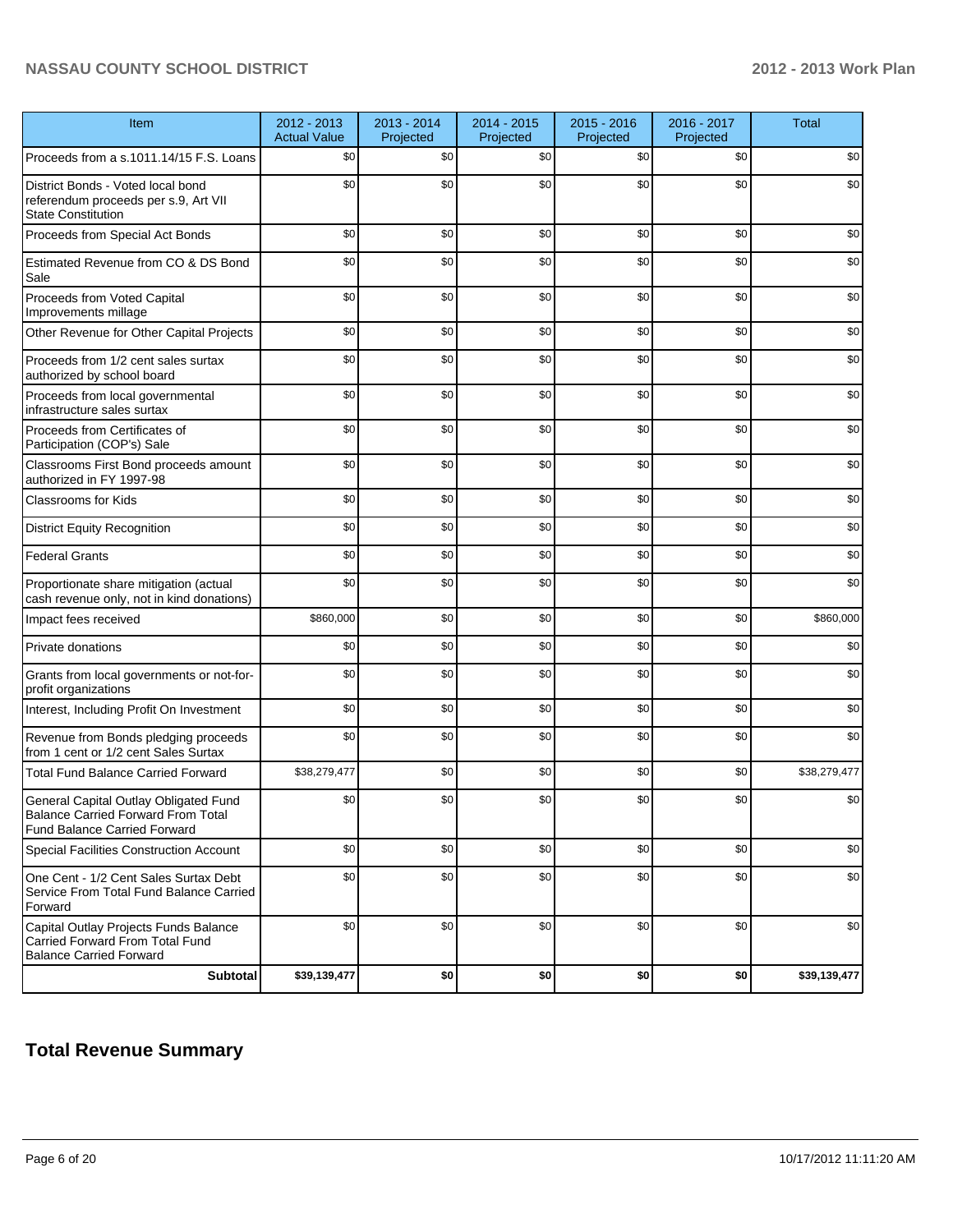| <b>Item Name</b>                                           | 2012 - 2013<br><b>Budget</b> | $2013 - 2014$<br>Projected | $2014 - 2015$<br>Projected | $2015 - 2016$<br>Projected | $2016 - 2017$<br>Projected | <b>Five Year Total</b> |
|------------------------------------------------------------|------------------------------|----------------------------|----------------------------|----------------------------|----------------------------|------------------------|
| Local 1.5 Mill Discretionary Capital Outlay<br>.Revenue    | \$8,486,714                  | \$9,750,208                | \$9,986,773                | \$10,324,032               | \$10,774,688               | \$49,322,415           |
| PECO and 1.5 Mill Maint and Other 1.5<br>Mill Expenditures | (\$3,081,222)                | (\$2,676,800)              | (\$2,416,097)              | (S2, 149, 761)             | $(\$2,202,533)$            | (\$12,526,413)         |
| PECO Maintenance Revenue                                   | \$0                          | \$0                        | \$345.703                  | \$405.239                  | \$447.467                  | \$1,198,409            |
| Available 1.50 Mill for New<br><b>Construction</b>         | \$5,405,492                  | \$7,073,408                | \$7,570,676                | \$8,174,271                | \$8,572,155                | \$36,796,002           |

| Item Name                        | $2012 - 2013$<br><b>Budget</b> | $2013 - 2014$<br>Projected | $2014 - 2015$<br>Projected | $2015 - 2016$<br>Projected | $2016 - 2017$<br>Projected | <b>Five Year Total</b> |
|----------------------------------|--------------------------------|----------------------------|----------------------------|----------------------------|----------------------------|------------------------|
| ICO & DS Revenue                 | \$78,151                       | \$78,151                   | \$78,151                   | \$78,151                   | \$78,151                   | \$390,755              |
| IPECO New Construction Revenue   | \$0                            | \$0                        | \$36,130                   | \$12,241                   | \$0                        | \$48,371               |
| IOther/Additional Revenue        | \$39,139,477                   | \$0                        | \$0                        | \$0                        | \$0                        | \$39,139,477           |
| <b>Total Additional Revenuel</b> | \$39,217,628                   | \$78,151                   | \$114,281                  | \$90,392                   | \$78,151                   | \$39,578,603           |
| <b>Total Available Revenue</b>   | \$44,623,120                   | \$7,151,559                | \$7,684,957                | \$8.264.663                | \$8,650,306                | \$76,374,605           |

# **Project Schedules**

### **Capacity Project Schedules**

A schedule of capital outlay projects necessary to ensure the availability of satisfactory classrooms for the projected student enrollment in K-12 programs.

| <b>Project Description</b>                           | Location                                 |                  | 2012 - 2013 | $2013 - 2014$ | $2014 - 2015$ | $2015 - 2016$ | 2016 - 2017 | <b>Total</b>    | <b>Funded</b> |
|------------------------------------------------------|------------------------------------------|------------------|-------------|---------------|---------------|---------------|-------------|-----------------|---------------|
| (12) Classrooms,<br>Replace Tennis<br>Courts.        | <b>WEST NASSAU</b><br><b>SENIOR HIGH</b> | Planned<br>Cost: | \$4,100,000 | \$0           | \$0           | \$0           | \$0         | \$4,100,000 Yes |               |
|                                                      | <b>Student Stations:</b>                 |                  | 300         |               |               |               |             | 300             |               |
|                                                      | <b>Total Classrooms:</b>                 |                  | 12          |               | U             | U             |             | 12              |               |
|                                                      | Gross Sq Ft:                             |                  | 15,786      | ∩             | O             | U             |             | 15,786          |               |
| <b>Six Additional</b><br>Intermediate<br>Classrooms. | YULEE MIDDLE                             | Planned<br>Cost: | \$9,653     | \$0           | \$0           | \$0           | \$0         | \$9,653 Yes     |               |
|                                                      | Student Stations:                        |                  | 132         | U             | U             | U             |             | 132             |               |
|                                                      | <b>Total Classrooms:</b>                 |                  | 6           |               | $\Omega$      | ∩             | ∩           | 6               |               |
|                                                      |                                          | Gross Sq Ft:     | 8,772       |               | $\Omega$      | n             | $\Omega$    | 8,772           |               |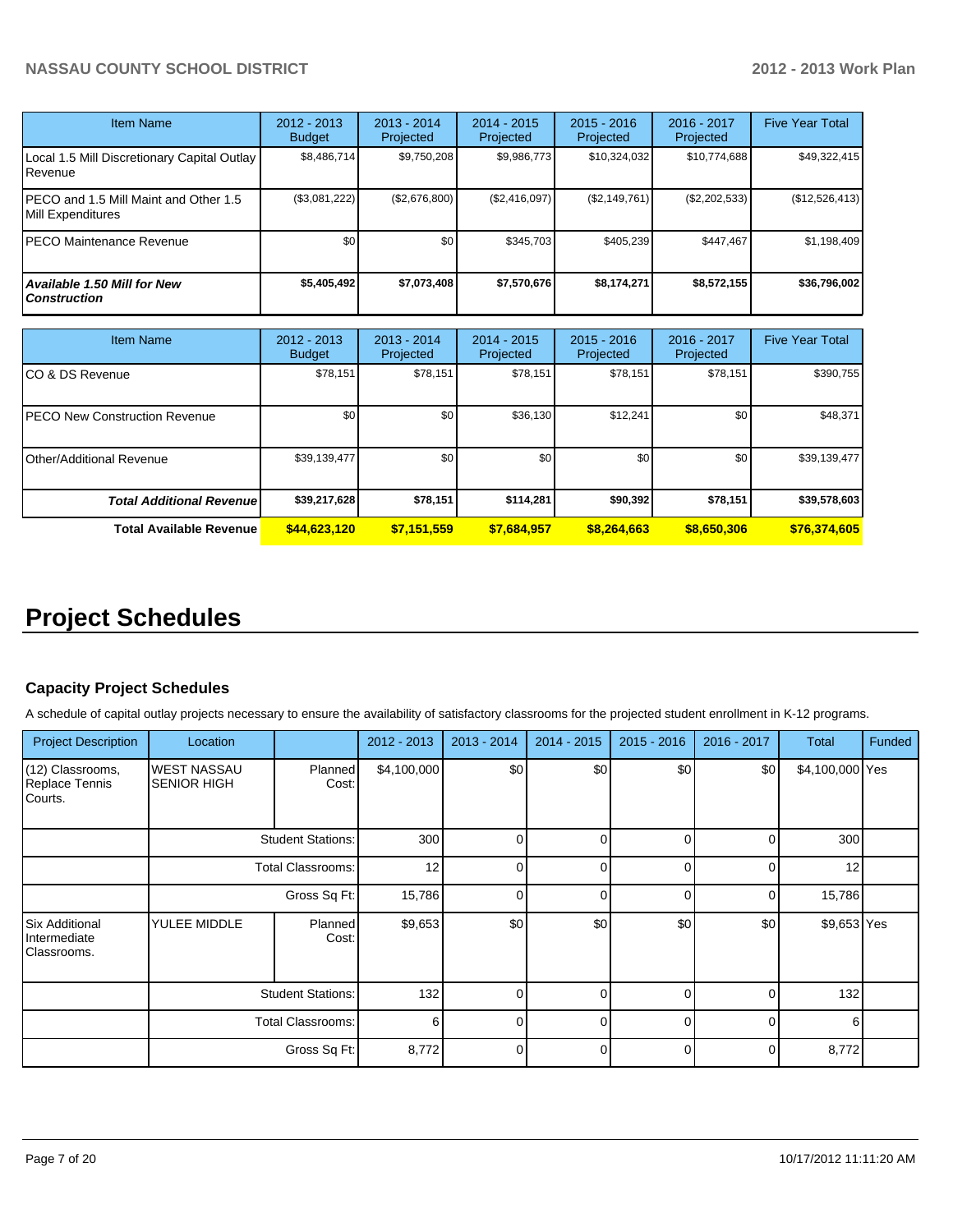| <b>ESE Suite</b>                                                             | <b>BRYCEVILLE</b><br><b>ELEMENTARY</b>                 | Planned<br>Cost:         | \$0         | \$0         | \$0         | \$0            | \$1,600,000    | \$1,600,000 Yes |  |
|------------------------------------------------------------------------------|--------------------------------------------------------|--------------------------|-------------|-------------|-------------|----------------|----------------|-----------------|--|
|                                                                              |                                                        | <b>Student Stations:</b> | $\mathbf 0$ | 0           | $\mathbf 0$ | 0              | 25             | 25              |  |
|                                                                              |                                                        | <b>Total Classrooms:</b> | $\mathbf 0$ | 0           | $\mathbf 0$ | $\Omega$       | 3              | 3               |  |
|                                                                              |                                                        | Gross Sq Ft:             | $\mathbf 0$ | $\mathbf 0$ | $\mathbf 0$ | 0              | 2,400          | 2,400           |  |
| Four Classroom<br><b>Classroom Addition</b>                                  | <b>EMMA LOVE</b><br><b>HARDEE</b><br><b>ELEMENTARY</b> | Planned<br>Cost:         | \$1,500,000 | \$0         | \$0         | \$0            | \$0            | \$1,500,000 Yes |  |
|                                                                              |                                                        | <b>Student Stations:</b> | 88          | $\mathbf 0$ | $\mathbf 0$ | $\overline{0}$ | $\overline{0}$ | 88              |  |
|                                                                              |                                                        | <b>Total Classrooms:</b> | 4           | $\mathbf 0$ | $\mathbf 0$ | $\mathbf 0$    | 0              |                 |  |
|                                                                              |                                                        | Gross Sq Ft:             | 5,700       | $\Omega$    | $\mathbf 0$ | $\mathbf 0$    | 0              | 5,700           |  |
| 2 Classrooms, 2 ESE WEST NASSAU<br>Part-Time,1 ESE Full SENIOR HIGH<br>-Time |                                                        | Planned<br>Cost:         | \$0         | \$0         | \$1,500,000 | \$0            | \$0            | \$1,500,000 Yes |  |
|                                                                              |                                                        | <b>Student Stations:</b> | 0           | 0           | 90          | 0              | 0              | 90              |  |
|                                                                              |                                                        | Total Classrooms:        | $\mathbf 0$ | 0           | 5           | 0              | 0              | 5               |  |
|                                                                              | Gross Sq Ft:                                           |                          | $\mathbf 0$ | $\mathbf 0$ | 5,715       | $\mathbf 0$    | 0              | 5,715           |  |
| Remodeling/New<br>Construction BLDG<br>01, 13 Classrooms.                    | CALLAHAN<br><b>ELEMENTARY</b>                          | Planned<br>Cost:         | \$0         | \$0         | \$5,000,000 | \$0            | \$0            | \$5,000,000 Yes |  |
|                                                                              |                                                        | <b>Student Stations:</b> | 0           | $\mathbf 0$ | 249         | $\overline{0}$ | $\overline{0}$ | 249             |  |
|                                                                              |                                                        | <b>Total Classrooms:</b> | 0           | $\mathbf 0$ | 13          | $\Omega$       | 0              | 13              |  |
|                                                                              |                                                        | Gross Sq Ft:             | $\mathbf 0$ | $\mathbf 0$ | 21,339      | $\mathbf 0$    | 0              | 21,339          |  |
| 2 Intermediate<br>Classrooms, 1 ESE<br>Part-Time, 1 ESE<br>Resourse          | CALLAHAN<br><b>INTERMEDIATE</b>                        | Planned<br>Cost:         | \$0         | \$0         | \$0         | \$2,200,000    | \$0            | \$2,200,000 Yes |  |
|                                                                              |                                                        | <b>Student Stations:</b> | $\Omega$    | $\Omega$    | $\Omega$    | 51             | $\Omega$       | 51              |  |
|                                                                              |                                                        | <b>Total Classrooms:</b> | $\mathbf 0$ | $\mathbf 0$ | $\mathbf 0$ | 4              | 0              | 4               |  |
|                                                                              |                                                        | Gross Sq Ft:             | $\mathbf 0$ | $\mathbf 0$ | $\mathbf 0$ | 4,961          | 0              | 4,961           |  |
| Five<br>Intermediate/Middle<br>Classrooms, One<br><b>ESE Part Time</b>       | <b>HILLIARD</b><br>MIDDLE/SENIOR<br><b>HIGH</b>        | Planned<br>Cost:         | \$3,000,000 | \$0         | \$0         | \$0            | \$0            | \$3,000,000 Yes |  |
|                                                                              |                                                        | <b>Student Stations:</b> | 125         | $\mathbf 0$ | $\pmb{0}$   | $\overline{0}$ | $\overline{0}$ | 125             |  |
|                                                                              |                                                        | Total Classrooms:        | 6           | $\mathbf 0$ | $\mathbf 0$ | $\mathbf 0$    | $\overline{0}$ | 6               |  |
|                                                                              |                                                        | Gross Sq Ft:             | 6,900       | $\mathbf 0$ | $\mathbf 0$ | $\mathbf 0$    | $\overline{0}$ | 6,900           |  |
| Raze (demo) Bldgs<br> 02, 07.                                                | <b>HILLIARD</b><br>MIDDLE/SENIOR<br><b>HIGH</b>        | Planned<br>Cost:         | \$350,000   | \$0         | \$0         | \$0            | \$0            | \$350,000 Yes   |  |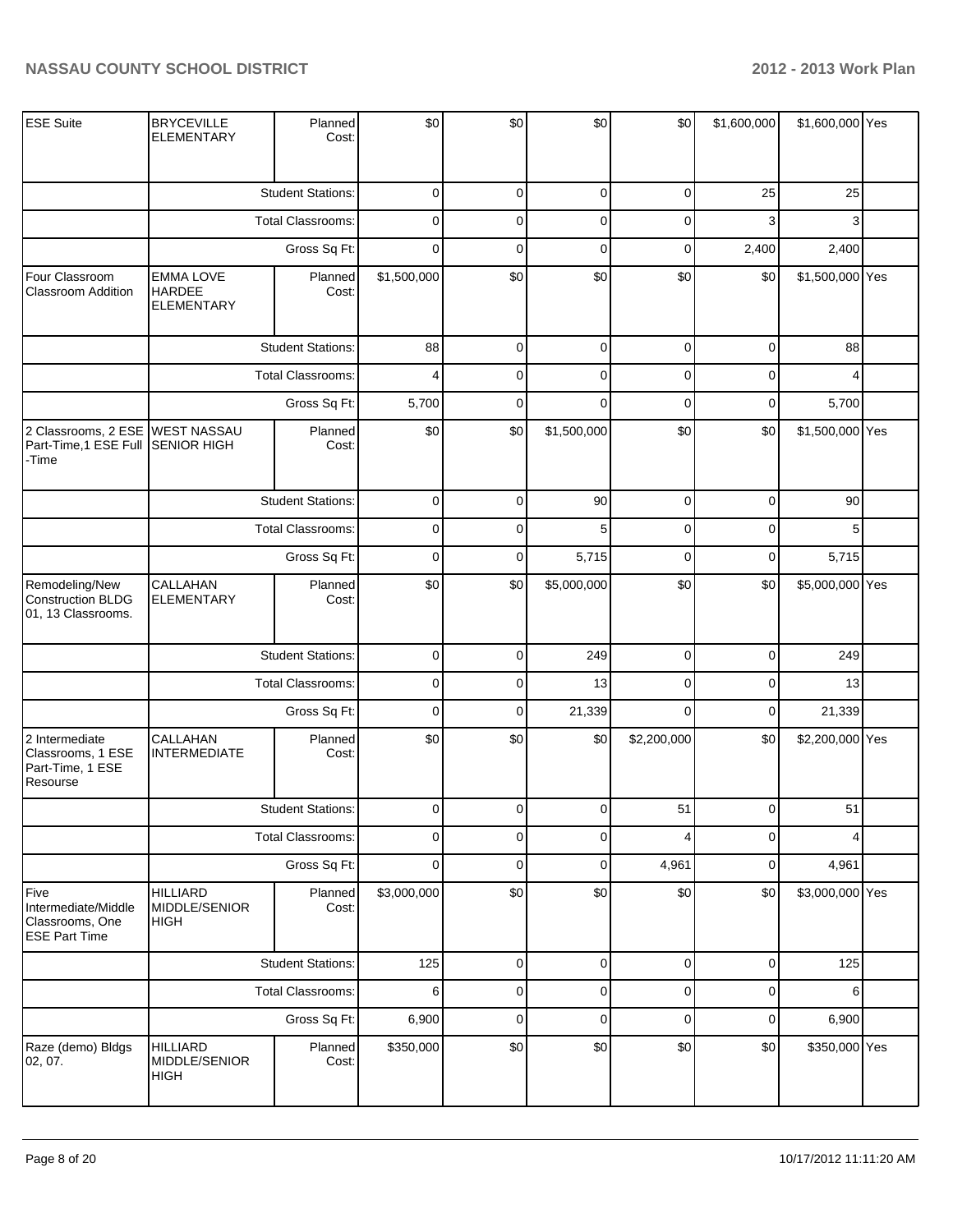| Four Classroom<br>Addidion                 | SOUTHSIDE<br><b>ELEMENTARY</b>           | Planned<br>Cost:         | \$1,500,000 | \$0            | \$0            | \$0            | \$0            | \$1,500,000 Yes |  |
|--------------------------------------------|------------------------------------------|--------------------------|-------------|----------------|----------------|----------------|----------------|-----------------|--|
|                                            |                                          |                          |             |                |                |                |                |                 |  |
|                                            |                                          | Gross Sq Ft:             | $\mathbf 0$ | 9,000          | $\mathbf 0$    | $\mathbf 0$    | $\pmb{0}$      | 9,000           |  |
|                                            |                                          | Total Classrooms:        | $\pmb{0}$   | $\overline{7}$ | $\mathbf 0$    | 0              | $\mathbf 0$    | $\overline{7}$  |  |
|                                            |                                          | <b>Student Stations:</b> | $\mathbf 0$ | 154            | $\mathbf 0$    | $\pmb{0}$      | $\pmb{0}$      | 154             |  |
| Clasrooms, 1 Unit<br><b>ESE Full Time.</b> |                                          | Cost:                    |             |                |                |                |                |                 |  |
| 6 Middle School                            | CALLAHAN MIDDLE                          | Planned                  | \$0         | \$2,800,000    | \$0            | \$0            | \$0            | \$2,800,000 Yes |  |
|                                            |                                          | Gross Sq Ft:             | $\mathbf 0$ | $\overline{0}$ | $\mathbf 0$    | 0              | 3,000          | 3,000           |  |
|                                            |                                          | <b>Total Classrooms:</b> | $\mathbf 0$ | 0              | $\mathbf 0$    | 0              | $\overline{c}$ | $\overline{c}$  |  |
|                                            |                                          | <b>Student Stations:</b> | 0           | 0              | $\overline{0}$ | $\overline{0}$ | 36             | 36              |  |
| New Art, Music Lab                         | <b>BRYCEVILLE</b><br>ELEMENTARY          | Planned<br>Cost:         | \$0         | \$0            | \$0            | \$0            | \$460,000      | \$460,000 Yes   |  |
|                                            |                                          | Gross Sq Ft:             | $-7,500$    | $\overline{0}$ | $\mathbf 0$    | $\mathbf 0$    | $\mathbf 0$    | $-7,500$        |  |
|                                            |                                          | <b>Total Classrooms:</b> | $-10$       | $\mathbf 0$    | $\pmb{0}$      | $\pmb{0}$      | 0              | $-10$           |  |
|                                            |                                          | <b>Student Stations:</b> | $-250$      | 0              | $\pmb{0}$      | $\pmb{0}$      | $\mathsf 0$    | $-250$          |  |
| Raze (demo) Ten<br>Relocatables            | <b>WEST NASSAU</b><br><b>SENIOR HIGH</b> | Planned<br>Cost:         | \$100,000   | \$0            | \$0            | \$0            | \$0            | \$100,000 Yes   |  |
|                                            |                                          | Gross Sq Ft:             | $-8,500$    | $\mathbf 0$    | $\pmb{0}$      | $\pmb{0}$      | $\mathbf 0$    | $-8,500$        |  |
|                                            |                                          | Total Classrooms:        | $-4$        | $\mathbf 0$    | $\mathbf 0$    | 0              | 0              | $-4$            |  |
|                                            |                                          |                          | $-100$      | 0              |                |                |                | $-100$          |  |

## **Other Project Schedules**

Major renovations, remodeling, and additions of capital outlay projects that do not add capacity to schools.

| <b>Project Description</b>                           | Location                                  | $2012 - 2013$<br>Actual Budget | 2013 - 2014<br>Projected | $2014 - 2015$<br>Projected | $2015 - 2016$<br>Projected | $2016 - 2017$<br>Projected | Total           | Funded |
|------------------------------------------------------|-------------------------------------------|--------------------------------|--------------------------|----------------------------|----------------------------|----------------------------|-----------------|--------|
| <b>School Renovations and</b><br><b>I</b> Remodelina | <b>IFERNANDINA BEACH</b><br><b>MIDDLE</b> | \$1.069.549                    | ا30                      | \$0                        | \$0                        | \$٥١                       | \$1.069.549 Yes |        |

**Gross Sq Ft: 26,858 9,000 27,054 4,961 5,400 73,273**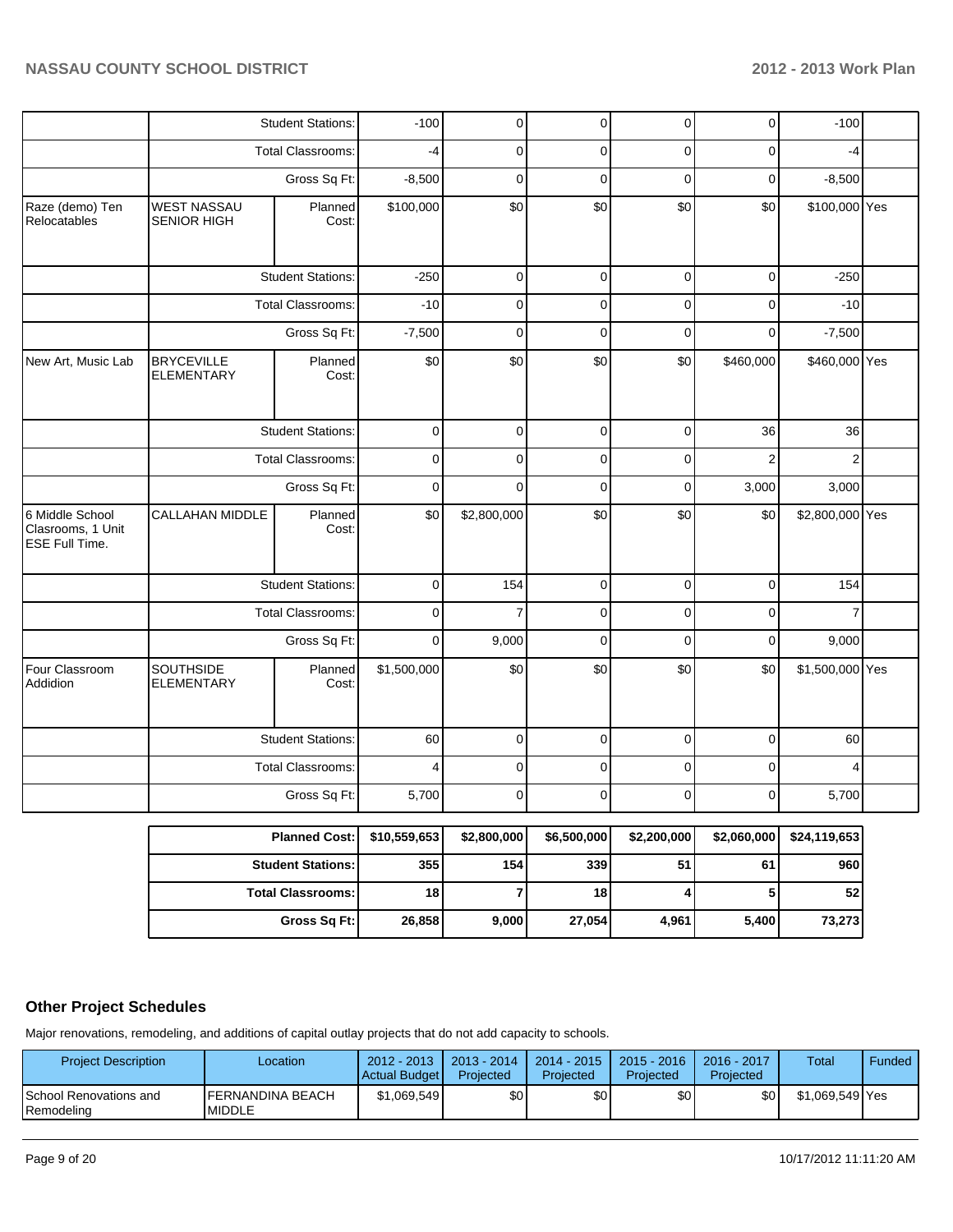| <b>District Wide Technology</b><br>Additions, Upgrades and<br>Refresh | Location not specified                             | \$3,357,000  | \$3,500,000 | \$3,800,000 | \$3,800,000 | \$3,800,000 | \$18,257,000 Yes |  |
|-----------------------------------------------------------------------|----------------------------------------------------|--------------|-------------|-------------|-------------|-------------|------------------|--|
| <b>District Wide Electrical</b><br>Upgrades                           | Location not specified                             | \$221,640    | \$150,000   | \$150,000   | \$150,000   | \$150,000   | \$821,640 Yes    |  |
| <b>District Wide Land Purchases</b>                                   | Location not specified                             | \$3,000,000  | \$1,000,000 | \$1,500,000 | \$1,500,000 | \$1,500,000 | \$8,500,000 Yes  |  |
| <b>District Office Renovations</b>                                    | <b>NASSAU</b><br>SUPERINTENDENT'S<br><b>OFFICE</b> | \$200,000    | \$0         | \$0         | \$0         | \$0         | \$200,000 Yes    |  |
| Reroof Bldg 01, Resurface<br>Parking at Facilities                    | MAINTENANCE/TRANSP<br>ORTATION                     | \$200,000    | \$0         | \$0         | \$0         | \$0         | \$200,000 Yes    |  |
| Playground Equipment County<br>Wide                                   | Location not specified                             | \$20,000     | \$20,000    | \$25,000    | \$25,000    | \$25,000    | \$115,000 Yes    |  |
| Renovate/Remodel Building 22<br>for transportation.                   | FERNANDINA BEACH<br><b>SENIOR HIGH</b>             | \$1,100,000  | \$0         | \$0         | \$0         | \$0         | \$1,100,000 Yes  |  |
| <b>Library Equipment County</b><br>Wide.                              | Location not specified                             | \$28,514     | \$30,000    | \$30,000    | \$30,000    | \$30,000    | \$148,514 Yes    |  |
| Costs to Set up Portables                                             | Location not specified                             | \$78,489     | \$50,000    | \$40,000    | \$40,000    | \$40,000    | \$248,489 Yes    |  |
| Parking Improvements/Covered CALLAHAN<br>Walks                        | <b>ELEMENTARY</b>                                  | \$750,000    | \$0         | \$0         | \$0         | \$0         | \$750,000 Yes    |  |
| New Elementary School, Yulee<br>Area (for planning purposes)          | Location not specified                             | \$14,461,215 | \$0         | \$0         | \$0         | \$0         | \$14,461,215 Yes |  |
| District wide Fencing                                                 | Location not specified                             | \$20,000     | \$40,000    | \$40,000    | \$40,000    | \$40,000    | \$180,000 Yes    |  |
| Install Generator at Facilities<br>and Transportaion Office.          | MAINTENANCE/TRANSP<br><b>ORTATION</b>              | \$75,000     | \$0         | \$0         | \$0         | \$0         | \$75,000 Yes     |  |
| Add Walkway Covers                                                    | YULEE MIDDLE                                       | \$300,000    | \$0         | \$0         | \$0         | \$0         | \$300,000 Yes    |  |
| Raze (demo) Bldg 04                                                   | YULEE SED UNIT                                     | \$25,000     | \$0         | \$0         | \$0         | \$0         | \$25,000 Yes     |  |
| Add Primary Access, Egress,<br>and Parking Improvements               | YULEE PRIMARY                                      | \$489,719    | \$0         | \$0         | \$0         | \$0         | \$489,719 Yes    |  |
| Reroof Building 12                                                    | YULEE SED UNIT                                     | \$169,000    | \$0         | \$0         | \$0         | \$0         | \$169,000 Yes    |  |
| Locker Room, Group Toilet<br>Improvements                             | FERNANDINA BEACH<br><b>MIDDLE</b>                  | \$3,900,089  | \$0         | \$0         | \$0         | \$0         | \$3,900,089 Yes  |  |
| Add Air-conditioning to the<br>Districts Seven Gyms                   | Location not specified                             | \$1,889,835  | \$0         | \$0         | \$0         | \$0         | \$1,889,835 Yes  |  |
| Relocate the NOC for District<br>Office                               | YULEE HIGH SCHOOL                                  | \$50,000     | \$0         | \$0         | \$0         | \$0         | \$50,000 Yes     |  |
| Classroom Furniture/Custodial Location not specified<br>Equipment     |                                                    | \$64,040     | \$0         | \$0         | $$0$$       | \$0         | \$64,040 Yes     |  |
| <b>District Wide Parking</b><br>Imoprovements                         | Location not specified                             | \$200,000    | \$175,000   | \$175,000   | \$200,000   | \$200,000   | \$950,000 Yes    |  |
| Additions and Remodeling                                              | SOUTHSIDE<br>ELEMENTARY                            | \$343,521    | \$0         | \$0         | \$0         | \$0         | \$343,521 Yes    |  |
| <b>Energy Consrvation Projects</b>                                    | Location not specified                             | \$40,898     | \$40,000    | \$45,000    | \$45,000    | \$45,000    | \$215,898 Yes    |  |
| Install Central HV/AC                                                 | <b>NASSAU</b><br>SUPERINTENDENT'S<br>OFFICE        | \$800,000    | \$0         | \$0         | \$0         | \$0         | \$800,000 Yes    |  |
|                                                                       |                                                    | \$32,853,509 | \$5,005,000 | \$5,805,000 | \$5,830,000 | \$5,830,000 | \$55,323,509     |  |

# **Additional Project Schedules**

Any projects that are not identified in the last approved educational plant survey.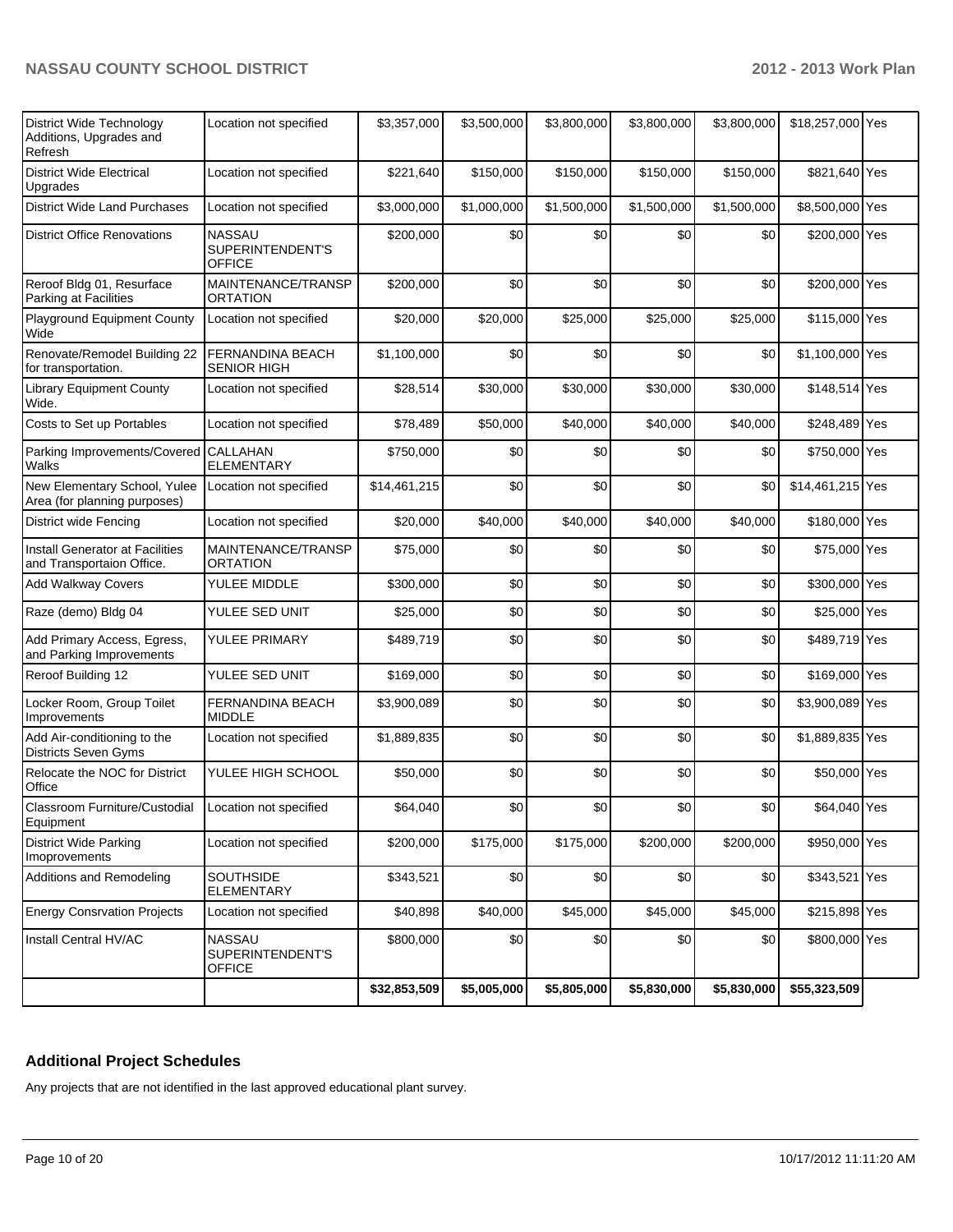Nothing reported for this section.

### **Non Funded Growth Management Project Schedules**

Schedule indicating which projects, due to planned development, that CANNOT be funded from current revenues projected over the next five years.

Nothing reported for this section.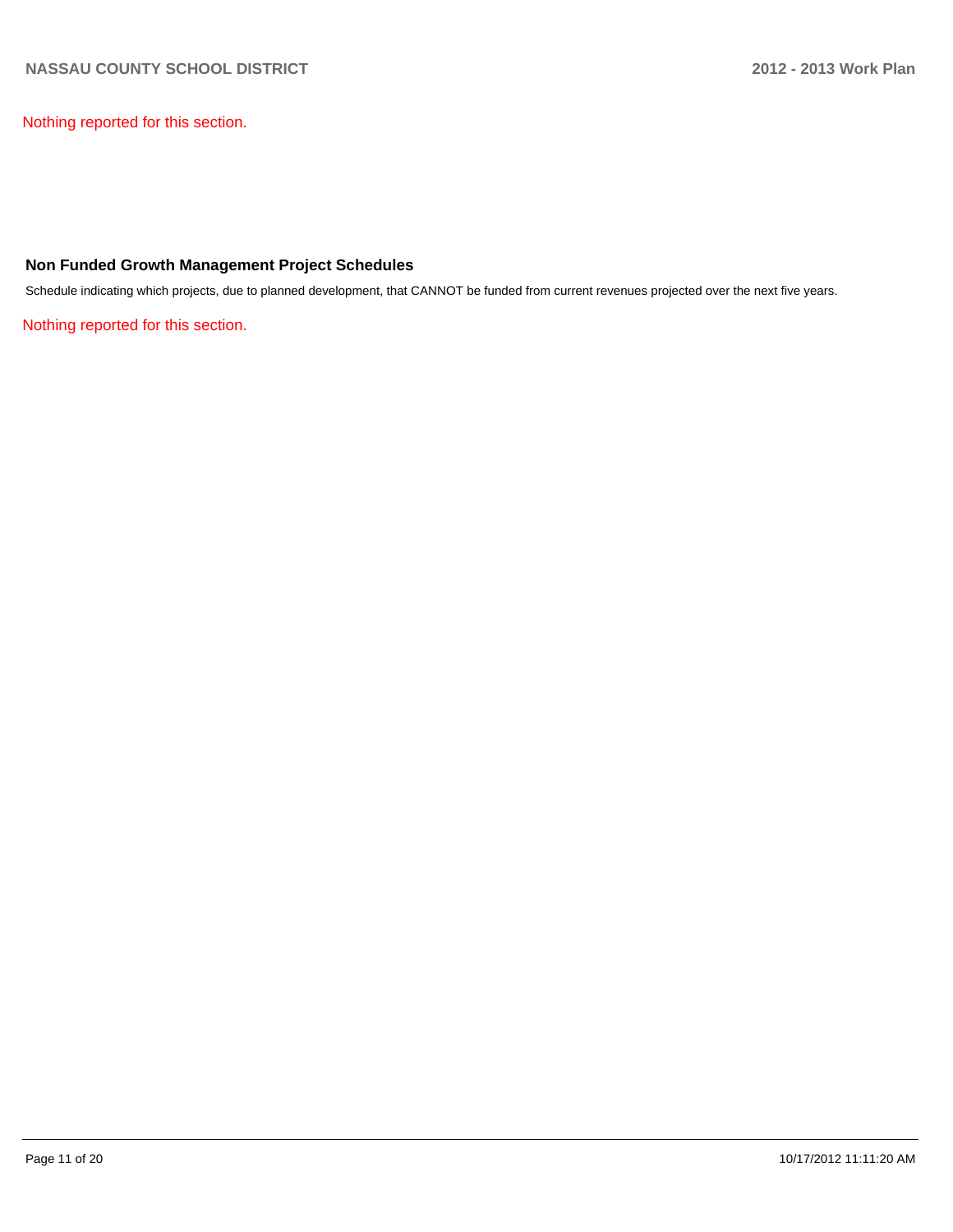# **Tracking**

# **Capacity Tracking**

| Location                                      | $2012 -$<br>2013 Satis.<br>Stu. Sta. | Actual<br>$2012 -$<br>2013 FISH<br>Capacity | Actual<br>$2011 -$<br>2012<br><b>COFTE</b> | # Class<br><b>Rooms</b> | Actual<br>Average<br>$2012 -$<br>2013 Class<br><b>Size</b> | Actual<br>$2012 -$<br>2013<br><b>Utilization</b> | <b>New</b><br>Stu.<br>Capacity | <b>New</b><br>Rooms to<br>be<br>Added/Re<br>moved | Projected<br>$2016 -$<br>2017<br><b>COFTE</b> | Projected<br>$2016 -$<br>2017<br><b>Utilization</b> | Projected<br>$2016 -$<br>2017 Class<br><b>Size</b> |
|-----------------------------------------------|--------------------------------------|---------------------------------------------|--------------------------------------------|-------------------------|------------------------------------------------------------|--------------------------------------------------|--------------------------------|---------------------------------------------------|-----------------------------------------------|-----------------------------------------------------|----------------------------------------------------|
| <b>FERNANDINA BEACH</b><br><b>MIDDLE</b>      | 795                                  | 715                                         | 663                                        | 36                      | 18                                                         | 93.00 %                                          | $\Omega$                       | $\Omega$                                          | 639                                           | 89.00 %                                             | 18                                                 |
| <b>SOUTHSIDE</b><br><b>ELEMENTARY</b>         | 687                                  | 687                                         | 601                                        | 37                      | 16                                                         | 88.00 %                                          | 72                             | 4                                                 | 611                                           | 81.00%                                              | 15                                                 |
| <b>EMMA LOVE HARDEE</b><br><b>ELEMENTARY</b>  | 710                                  | 710                                         | 621                                        | 36                      | 17                                                         | 87.00 %                                          | 88                             | $\overline{\mathbf{4}}$                           | 600                                           | 75.00 %                                             | 15                                                 |
| YULEE ELEMENTARY                              | 831                                  | 831                                         | 789                                        | 45                      | 18                                                         | 95.00 %                                          | $\Omega$                       | $\Omega$                                          | 798                                           | 96.00 %                                             | 18                                                 |
| YULEE SED UNIT                                | 57                                   | 57                                          | 9                                          | 5                       | $\overline{2}$                                             | 16.00 %                                          | $\Omega$                       | $\Omega$                                          | 3                                             | 5.00%                                               | $\mathbf{1}$                                       |
| CALLAHAN<br><b>ELEMENTARY</b>                 | 695                                  | 695                                         | 584                                        | 37                      | 16                                                         | 84.00 %                                          | $\overline{0}$                 | $\Omega$                                          | 656                                           | 94.00%                                              | 18                                                 |
| <b>CALLAHAN MIDDLE</b>                        | 871                                  | 783                                         | 795                                        | 39                      | 20                                                         | 101.00%                                          | $\overline{0}$                 | $\Omega$                                          | 765                                           | 98.00 %                                             | 20                                                 |
| <b>HILLIARD</b><br>MIDDLE/SENIOR HIGH         | 1.019                                | 917                                         | 767                                        | 43                      | 18                                                         | 84.00 %                                          | 5                              | $\overline{2}$                                    | 649                                           | 70.00%                                              | 14                                                 |
| <b>BRYCEVILLE</b><br><b>ELEMENTARY</b>        | 330                                  | 330                                         | 217                                        | 17                      | 13                                                         | 66.00 %                                          | 0                              | $\Omega$                                          | 199                                           | 60.00 %                                             | 12                                                 |
| <b>WEST NASSAU SENIOR</b><br><b>HIGH</b>      | 981                                  | 833                                         | 989                                        | 41                      | 24                                                         | 119.00 %                                         | 50                             | $\overline{2}$                                    | 971                                           | 110.00%                                             | 23                                                 |
| <b>HILLIARD ELEMENTARY</b>                    | 889                                  | 889                                         | 744                                        | 48                      | 16                                                         | 84.00 %                                          | $\Omega$                       | $\Omega$                                          | 718                                           | 81.00%                                              | 15                                                 |
| CALLAHAN<br><b>INTERMEDIATE</b>               | 729                                  | 729                                         | 625                                        | 36                      | 17                                                         | 86.00 %                                          | 0                              | $\Omega$                                          | 603                                           | 83.00 %                                             | 17                                                 |
| YULEE PRIMARY                                 | 832                                  | 832                                         | 854                                        | 47                      | 18                                                         | 103.00 %                                         | 0                              | $\Omega$                                          | 853                                           | 103.00%                                             | 18                                                 |
| <b>FERNANDINA BEACH</b><br><b>SENIOR HIGH</b> | 1,255                                | 1,129                                       | 834                                        | 55                      | 15                                                         | 74.00 %                                          | $\Omega$                       | $\Omega$                                          | 789                                           | 70.00%                                              | 14                                                 |
| YULEE MIDDLE                                  | 1.048                                | 943                                         | 854                                        | 46                      | 19                                                         | 91.00 %                                          | 132                            | 6                                                 | 863                                           | 80.00 %                                             | 17                                                 |
| YULEE HIGH SCHOOL                             | 1,246                                | 1,121                                       | 976                                        | 52                      | 19                                                         | 87.00 %                                          | $\Omega$                       | $\Omega$                                          | 975                                           | 87.00 %                                             | 19                                                 |
|                                               | 12,975                               | 12,201                                      | 10,922                                     | 620                     | 18                                                         | 89.52 %                                          | 347                            | 18                                                | 10.692                                        | 85.21 %                                             | 17                                                 |

The COFTE Projected Total (10,692) for 2016 - 2017 must match the Official Forecasted COFTE Total (10,692 ) for 2016 - 2017 before this section can be completed. In the event that the COFTE Projected Total does not match the Official forecasted COFTE, then the Balanced Projected COFTE Table should be used to balance COFTE.

| Projected COFTE for 2016 - 2017 |       |  |  |  |  |
|---------------------------------|-------|--|--|--|--|
| Elementary (PK-3)               | 3,311 |  |  |  |  |
| Middle (4-8)                    | 4,189 |  |  |  |  |
|                                 |       |  |  |  |  |

| <b>Grade Level Type</b> | <b>Balanced Projected</b><br>COFTE for 2016 - 2017 |
|-------------------------|----------------------------------------------------|
| Elementary (PK-3)       |                                                    |
| Middle $(4-8)$          |                                                    |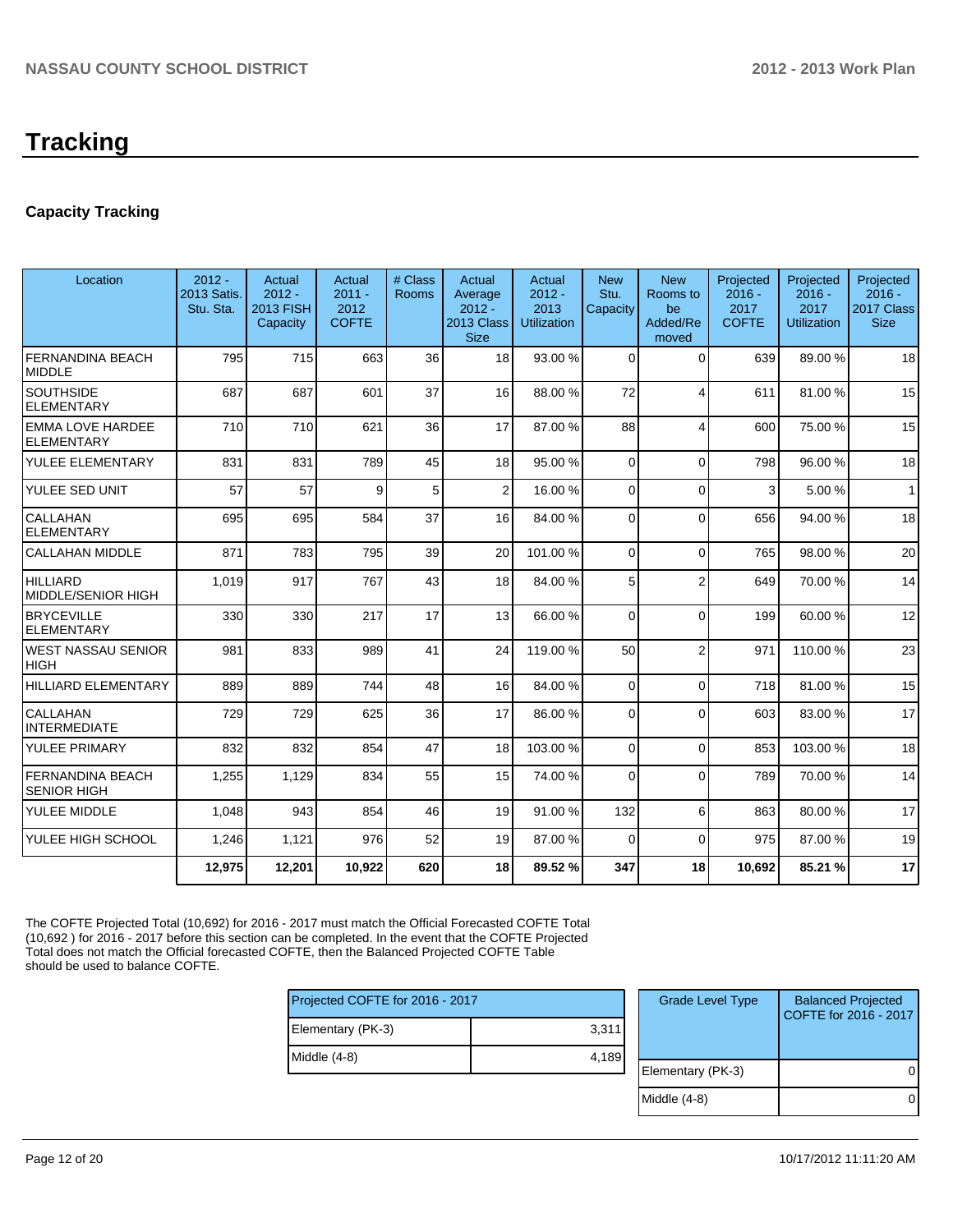| High (9-12) | 3,192  | High (9-12) | ا (    |
|-------------|--------|-------------|--------|
|             | 10,692 |             | 10,692 |

### **Relocatable Replacement**

Number of relocatable classrooms clearly identified and scheduled for replacement in the school board adopted financially feasible 5-year district work program.

| Location                               | $2012 - 2013$   | $2013 - 2014$ | 2014 - 2015   2015 - 2016   2016 - 2017 | Year 5 Total    |
|----------------------------------------|-----------------|---------------|-----------------------------------------|-----------------|
| <b>ISOUTHSIDE ELEMENTARY</b>           |                 |               |                                         |                 |
| IEMMA LOVE HARDEE ELEMENTARY           |                 |               |                                         |                 |
| IWEST NASSAU SENIOR HIGH               | 10)             |               |                                         | 10 <sup>1</sup> |
| <b>Total Relocatable Replacements:</b> | 18 <sup>1</sup> |               |                                         | 18              |

### **Charter Schools Tracking**

Information regarding the use of charter schools.

Nothing reported for this section.

### **Special Purpose Classrooms Tracking**

The number of classrooms that will be used for certain special purposes in the current year, by facility and type of classroom, that the district will, 1), not use for educational purposes, and 2), the co-teaching classrooms that are not open plan classrooms and will be used for educational purposes.

| School                               | <b>School Type</b> | # of Elementary<br>K-3 Classrooms | # of Middle 4-8<br><b>Classrooms</b> | # of High $9-12$<br><b>Classrooms</b> | # of $ESE$<br>Classrooms | # of Combo<br><b>Classrooms</b> | Total<br><b>Classrooms</b> |
|--------------------------------------|--------------------|-----------------------------------|--------------------------------------|---------------------------------------|--------------------------|---------------------------------|----------------------------|
| <b>Total Educational Classrooms:</b> |                    |                                   |                                      |                                       |                          |                                 | 0                          |
|                                      |                    |                                   |                                      |                                       |                          |                                 |                            |
| School                               | <b>School Type</b> | # of Elementary<br>K-3 Classrooms | # of Middle 4-8<br><b>Classrooms</b> | # of High $9-12$<br><b>Classrooms</b> | # of $ESE$<br>Classrooms | # of Combo<br><b>Classrooms</b> | Total<br><b>Classrooms</b> |
| <b>Total Co-Teaching Classrooms:</b> |                    |                                   |                                      |                                       |                          |                                 | 0                          |

### **Infrastructure Tracking**

**Necessary offsite infrastructure requirements resulting from expansions or new schools. This section should include infrastructure information related to capacity project schedules and other project schedules (Section 4).**

None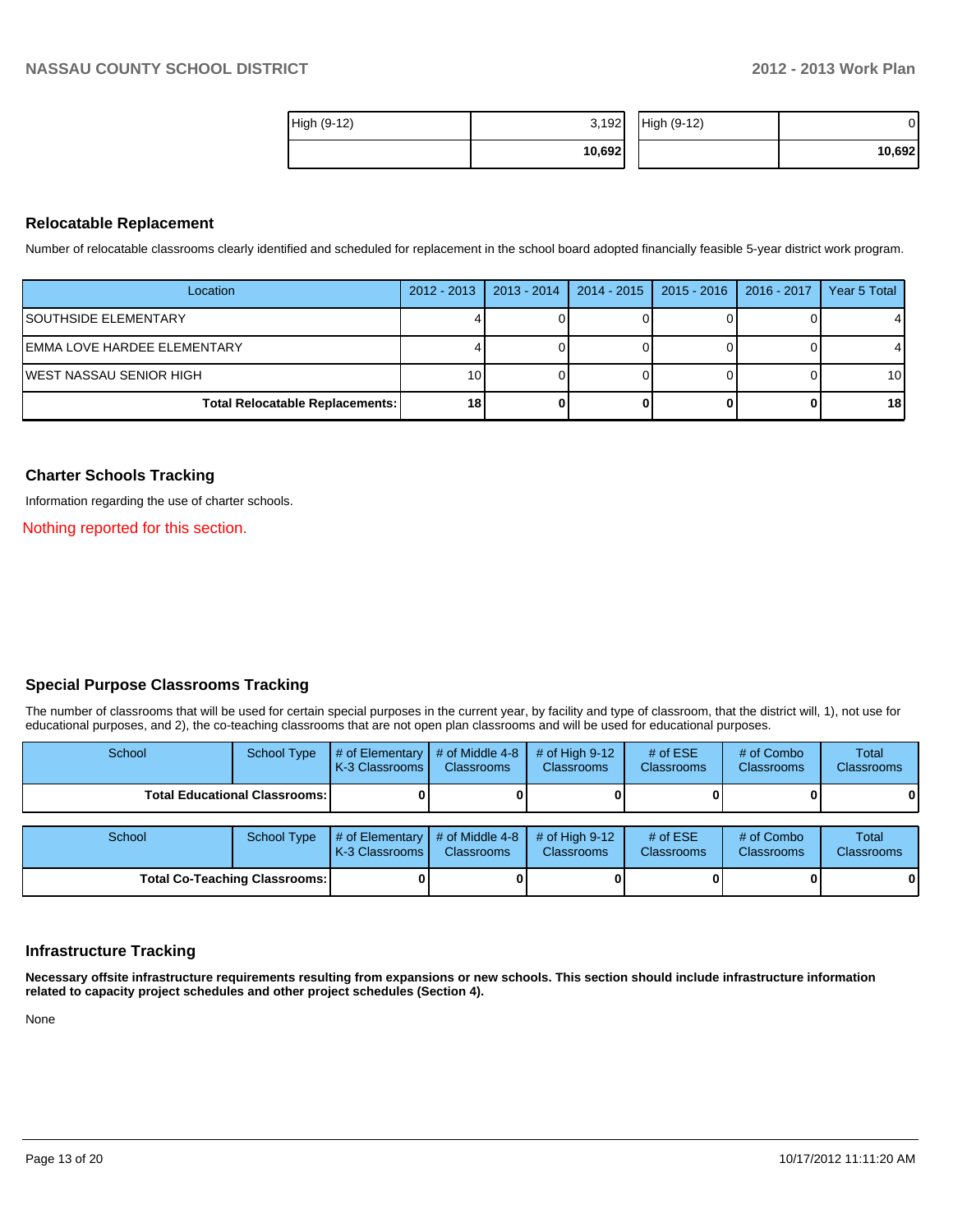**Proposed location of planned facilities, whether those locations are consistent with the comprehensive plans of all affected local governments, and recommendations for infrastructure and other improvements to land adjacent to existing facilities. Provisions of 1013.33(12), (13) and (14) and 1013.36 must be addressed for new facilities planned within the 1st three years of the plan (Section 5).**

All projects listed under "Capacity Projects"

**Consistent with Comp Plan?** Yes

### **Net New Classrooms**

The number of classrooms, by grade level and type of construction, that were added during the last fiscal year.

| List the net new classrooms added in the 2011 - 2012 fiscal year.                                                                                       |                              |                                   |                                | Ivear.                                                                 |                               | List the net new classrooms to be added in the 2012 - 2013 fiscal |                                 |                        |
|---------------------------------------------------------------------------------------------------------------------------------------------------------|------------------------------|-----------------------------------|--------------------------------|------------------------------------------------------------------------|-------------------------------|-------------------------------------------------------------------|---------------------------------|------------------------|
| "Classrooms" is defined as capacity carrying classrooms that are added to increase<br>capacity to enable the district to meet the Class Size Amendment. |                              |                                   |                                | Totals for fiscal year 2012 - 2013 should match totals in Section 15A. |                               |                                                                   |                                 |                        |
| Location                                                                                                                                                | $2011 - 2012$ #<br>Permanent | $2011 - 2012$ #<br><b>Modular</b> | $2011 - 2012$ #<br>Relocatable | $2011 - 2012$<br>Total                                                 | $2012 - 2013 \#$<br>Permanent | $2012 - 2013$ #<br>Modular                                        | $2012 - 2013 \#$<br>Relocatable | $2012 - 2013$<br>Total |
| Elementary (PK-3)                                                                                                                                       |                              |                                   |                                |                                                                        |                               |                                                                   |                                 |                        |
| $Middle (4-8)$                                                                                                                                          |                              |                                   |                                |                                                                        |                               |                                                                   |                                 |                        |
| High (9-12)                                                                                                                                             |                              |                                   |                                |                                                                        |                               |                                                                   |                                 |                        |
|                                                                                                                                                         |                              |                                   |                                |                                                                        | 18                            |                                                                   |                                 | 18                     |

### **Relocatable Student Stations**

Number of students that will be educated in relocatable units, by school, in the current year, and the projected number of students for each of the years in the workplan.

| <b>Site</b>                         | $2012 - 2013$ | 2013 - 2014 | $2014 - 2015$ | $2015 - 2016$  | $2016 - 2017$ | 5 Year Average |
|-------------------------------------|---------------|-------------|---------------|----------------|---------------|----------------|
| <b>FERNANDINA BEACH MIDDLE</b>      | ∩             |             |               |                |               | $\Omega$       |
| SOUTHSIDE ELEMENTARY                | 72            | 0           | 0             | $\overline{0}$ | 0             | 14             |
| YULEE HIGH SCHOOL                   | U             | ሰ           | ∩             | $\Omega$       | $\Omega$      | $\overline{0}$ |
| YULEE MIDDLE                        | 66            | 0           | 0             | $\Omega$       | $\Omega$      | 13             |
| <b>EMMA LOVE HARDEE ELEMENTARY</b>  | 106           | ⋂           | ∩             | $\Omega$       | <sup>0</sup>  | 21             |
| <b>IWEST NASSAU SENIOR HIGH</b>     | $\Omega$      | 0           | 0             | $\Omega$       | $\Omega$      | $\overline{0}$ |
| HILLIARD ELEMENTARY                 | 44            | U           | ∩             | $\Omega$       | $\Omega$      | 9              |
| CALLAHAN INTERMEDIATE               | $\Omega$      | 0           | 0             | $\Omega$       | $\Omega$      | $\overline{0}$ |
| <b>YULEE PRIMARY</b>                | 54            | U           | ∩             | U              | $\Omega$      | 11             |
| <b>FERNANDINA BEACH SENIOR HIGH</b> | $\Omega$      | 0           | 0             | $\Omega$       | $\Omega$      | $\overline{0}$ |
| YULEE ELEMENTARY                    |               |             | ∩             | U              | $\Omega$      | $\overline{0}$ |
| YULEE SED UNIT                      | $\Omega$      | 0           | 0             | $\Omega$       | $\Omega$      | $\overline{0}$ |
| CALLAHAN ELEMENTARY                 |               |             |               | U              | $\Omega$      | $\Omega$       |
| CALLAHAN MIDDLE                     | 0             | 0           | 0             | $\Omega$       | $\Omega$      | $\overline{0}$ |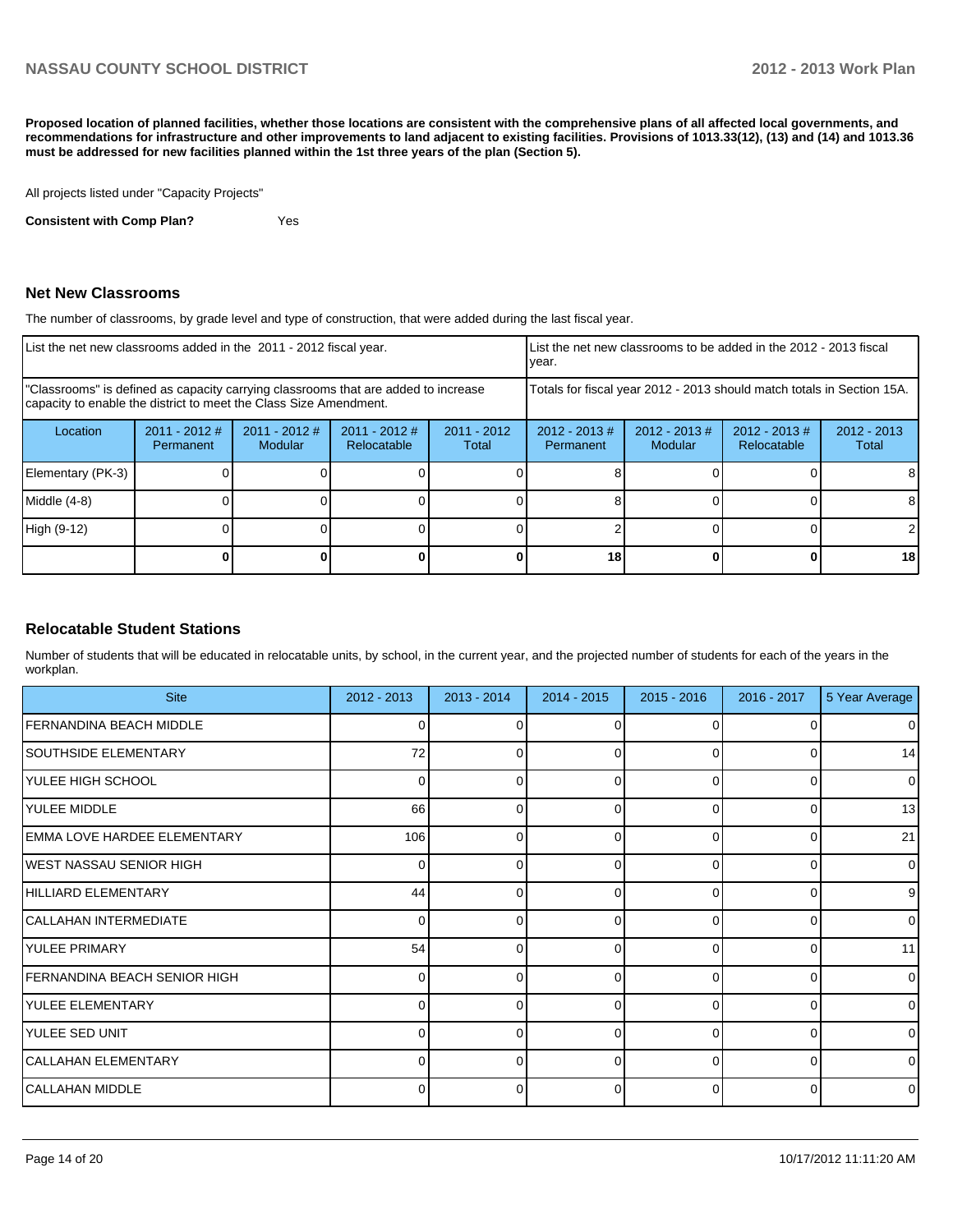| HILLIARD MIDDLE/SENIOR HIGH                  |  |  |  |
|----------------------------------------------|--|--|--|
| <b>EMENTARY</b><br>RR<br>드 디<br>=\/II<br>. . |  |  |  |

| Totals for NASSAU COUNTY SCHOOL DISTRICT          |        |        |        |        |        |        |
|---------------------------------------------------|--------|--------|--------|--------|--------|--------|
| Total students in relocatables by year.           | 342    |        |        |        |        | 68     |
| Total number of COFTE students projected by year. | 10,826 | 10,776 | 10.738 | 10,685 | 10,692 | 10,743 |
| Percent in relocatables by year.                  | 3%     | 0%     | 0%     | 0%     | $0\%$  | 1%     |

## **Leased Facilities Tracking**

Exising leased facilities and plans for the acquisition of leased facilities, including the number of classrooms and student stations, as reported in the educational plant survey, that are planned in that location at the end of the five year workplan.

| Location                           | # of Leased<br>Classrooms 2012 -<br>2013 | <b>FISH Student</b><br><b>Stations</b> | Owner                              | # of Leased<br>Classrooms 2016 -<br>2017 | <b>FISH Student</b><br><b>Stations</b> |
|------------------------------------|------------------------------------------|----------------------------------------|------------------------------------|------------------------------------------|----------------------------------------|
| <b>FERNANDINA BEACH MIDDLE</b>     | $\Omega$                                 | $\Omega$                               |                                    | $\Omega$                                 | $\Omega$                               |
| YULEE ELEMENTARY                   | 2                                        |                                        | 36 M Space Holdings<br>LLC         | $\Omega$                                 | $\Omega$                               |
| YULEE SED UNIT                     | $\Omega$                                 |                                        |                                    | $\Omega$                                 | $\overline{0}$                         |
| CALLAHAN ELEMENTARY                | $\Omega$                                 | $\Omega$                               |                                    | $\Omega$                                 | $\overline{0}$                         |
| <b>CALLAHAN MIDDLE</b>             | $\Omega$                                 | $\Omega$                               |                                    | $\Omega$                                 | $\overline{0}$                         |
| HILLIARD MIDDLE/SENIOR HIGH        | $\Omega$                                 | $\Omega$                               |                                    | $\Omega$                                 | $\overline{0}$                         |
| BRYCEVILLE ELEMENTARY              | $\Omega$                                 | $\Omega$                               |                                    | $\Omega$                                 | $\overline{0}$                         |
| <b>WEST NASSAU SENIOR HIGH</b>     | $\Omega$                                 | $\Omega$                               |                                    | 0                                        | $\overline{0}$                         |
| HILLIARD ELEMENTARY                | $\Omega$                                 | ∩                                      |                                    | $\Omega$                                 | $\overline{0}$                         |
| <b>CALLAHAN INTERMEDIATE</b>       | $\Omega$                                 | $\Omega$                               |                                    | $\Omega$                                 | $\overline{0}$                         |
| YULEE PRIMARY                      | 3                                        |                                        | 54 M Space Holdings<br><b>LLC</b>  | 0                                        | $\Omega$                               |
| FERNANDINA BEACH SENIOR HIGH       | $\Omega$                                 |                                        |                                    | $\Omega$                                 | $\overline{0}$                         |
| <b>YULEE MIDDLE</b>                | 3                                        |                                        | 66 M Space Holdings<br>ILLC        | $\Omega$                                 | $\Omega$                               |
| <b>YULEE HIGH SCHOOL</b>           | $\Omega$                                 | ∩                                      |                                    | $\Omega$                                 | $\overline{0}$                         |
| <b>EMMA LOVE HARDEE ELEMENTARY</b> | 5                                        |                                        | 106 M Space Holdings<br><b>LLC</b> | $\Omega$                                 | $\overline{0}$                         |
| <b>SOUTHSIDE ELEMENTARY</b>        | 4                                        |                                        | 72 M Space Holdings<br><b>LLC</b>  | $\mathbf 0$                              | $\overline{0}$                         |
|                                    | 17                                       | 334                                    |                                    | 0                                        | 0                                      |

# **Failed Standard Relocatable Tracking**

Relocatable units currently reported by school, from FISH, and the number of relocatable units identified as 'Failed Standards'.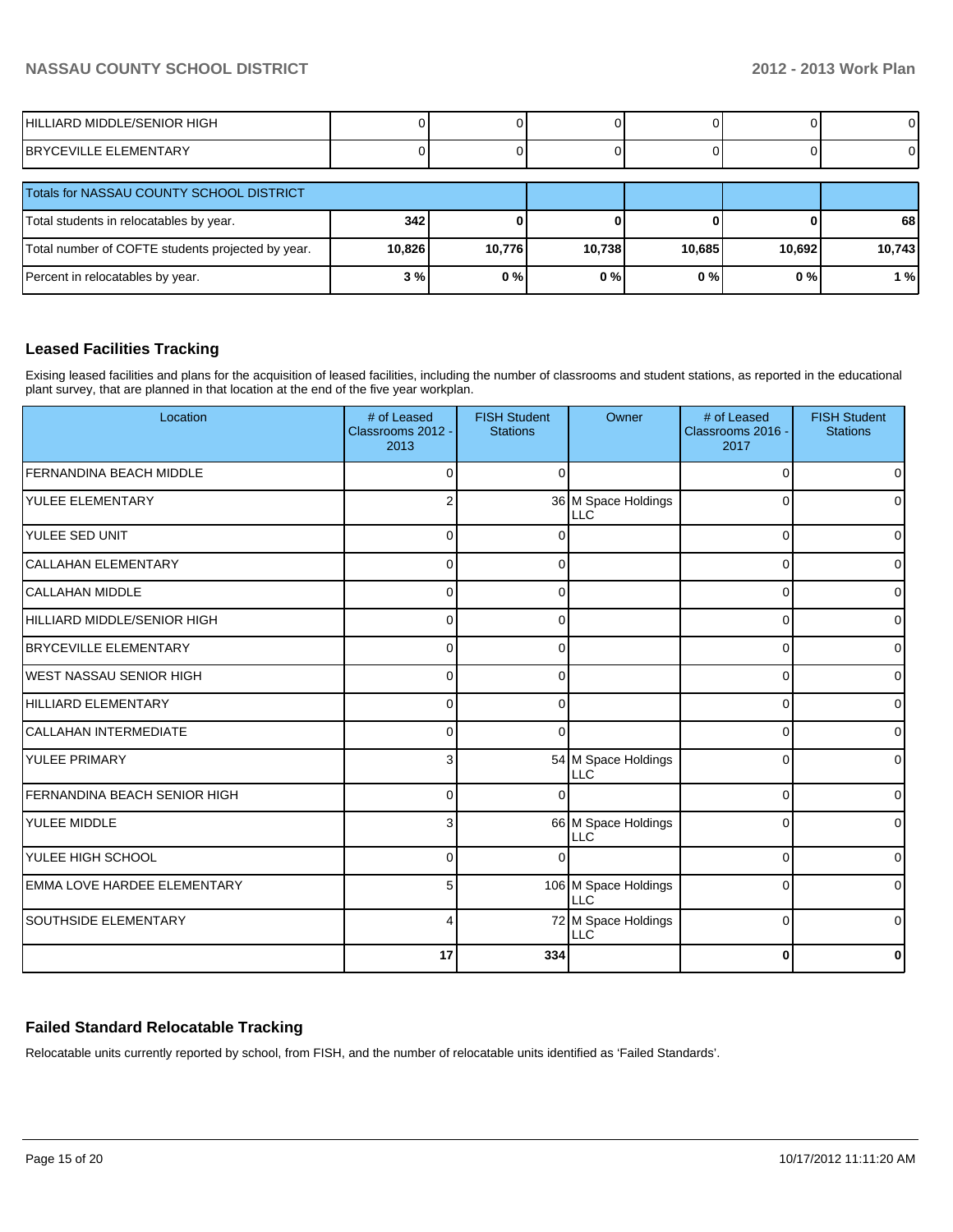Nothing reported for this section.

# **Planning**

## **Class Size Reduction Planning**

**Plans approved by the school board that reduce the need for permanent student stations such as acceptable school capacity levels, redistricting, busing, year-round schools, charter schools, magnet schools, public-private partnerships, multitrack scheduling, grade level organization, block scheduling, or other alternatives.**

None.

### **School Closure Planning**

**Plans for the closure of any school, including plans for disposition of the facility or usage of facility space, and anticipated revenues.**

None.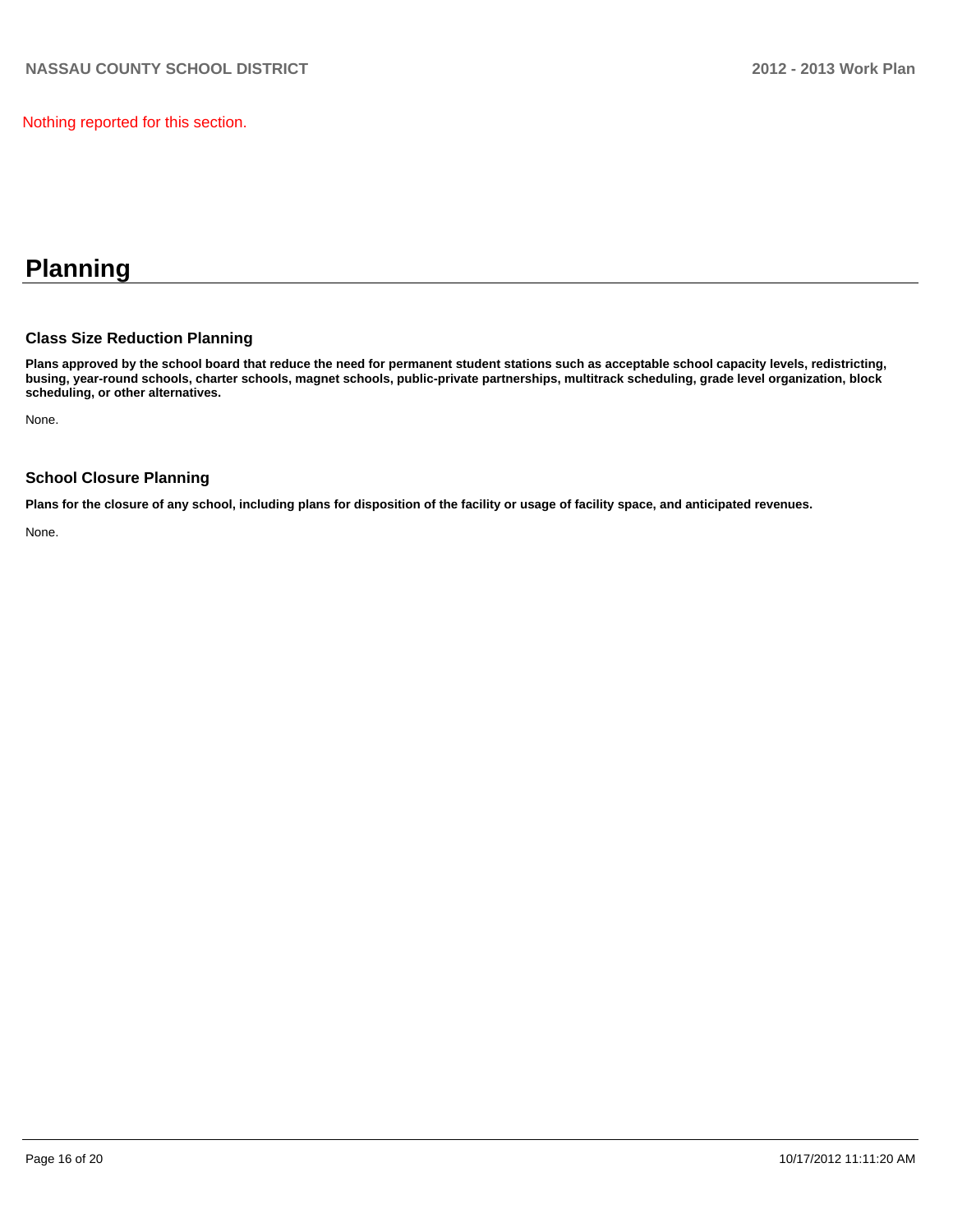# **Long Range Planning**

### **Ten-Year Maintenance**

District projects and locations regarding the projected need for major renovation, repair, and maintenance projects within the district in years 6-10 beyond the projects plans detailed in the five years covered by the work plan.

| Project                                         | 2016 - 2017 / 2021 - 2022<br><b>Projected Cost</b> |
|-------------------------------------------------|----------------------------------------------------|
| District Wide Life Safety                       | \$4,500,000                                        |
| Hilliard Area Repair and Renovations            | \$4,000,000                                        |
| Yulee Area Repair and Renovations               | \$5,000,000                                        |
| Callahan Area Repair and Renovations            | \$5,000,000                                        |
| Fernandina Beach Area Repair and Renovations    | \$5,000,000                                        |
| <b>Bryceville Repair and Renovations</b>        | \$1,000,000                                        |
| District Wide Technology Refresh                | \$10,000,000                                       |
| District Wide Furniture, Fixtures and Equipment | \$7,000,000                                        |
|                                                 | \$41,500,000                                       |

### **Ten-Year Capacity**

Schedule of capital outlay projects projected to ensure the availability of satisfactory student stations for the projected student enrollment in K-12 programs for the future 5 years beyond the 5-year district facilities work program.

| Project                            | Location, Community, Quadrant or other<br>general location | 2016 - 2017 / 2021 - 2022<br><b>Projected Cost</b> |
|------------------------------------|------------------------------------------------------------|----------------------------------------------------|
| New Elementary School "E"          | <b>Yulee Area</b>                                          | \$20,000,000                                       |
| New Elementary School "F"          | <b>Yulee Area</b>                                          | \$20,000,000                                       |
| New Elementary School "G"          | <b>Hilliard Area</b>                                       | \$20,000,000                                       |
| New Ancillary/Auxiliary Facilities | <b>District Wide</b>                                       | \$25,000,000                                       |
| <b>Additional Classroons</b>       | <b>District Wide</b>                                       | \$20,000,000                                       |
| New Middle School "CC"             | <b>Hilliard Area</b>                                       | \$25,000,000                                       |
| <b>New Middle School</b>           | Callahan/Bryceville Area                                   | \$25,000,000                                       |
|                                    |                                                            | \$155,000,000                                      |

### **Ten-Year Planned Utilization**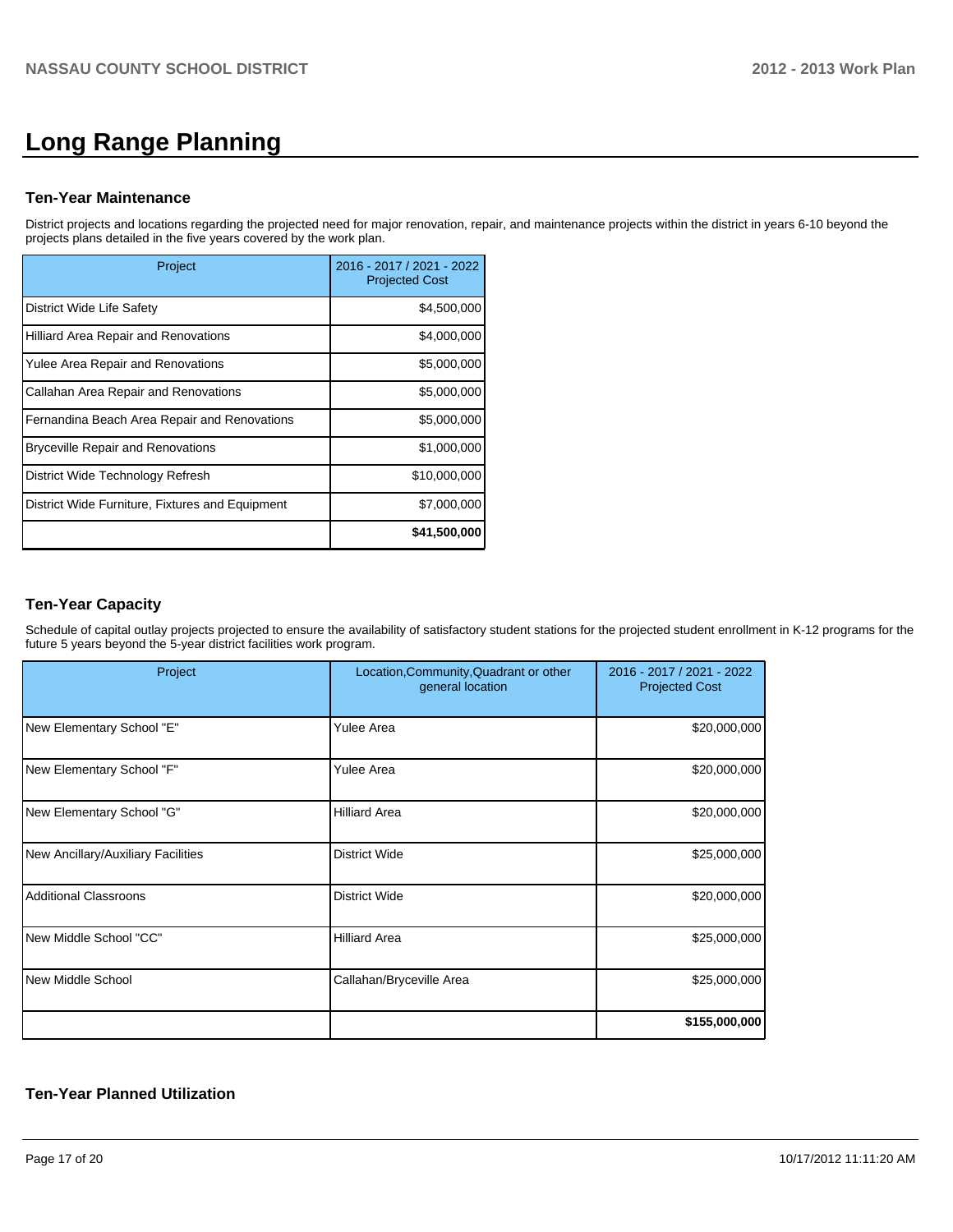Schedule of planned capital outlay projects identifying the standard grade groupings, capacities, and planned utilization rates of future educational facilities of the district for both permanent and relocatable facilities.

| <b>Grade Level Projections</b>    | <b>FISH</b><br><b>Student</b><br><b>Stations</b> | <b>Actual 2011 -</b><br><b>2012 FISH</b><br>Capacity | Actual<br>$2011 -$<br>2012<br><b>COFTE</b> | Actual 2011 - 2012<br><b>Utilization</b> | Actual 2012 - 2013 / 2021 - 2022 new<br>Student Capacity to be added/removed | Projected 2021<br><b>2022 COFTE</b> | Projected 2021 -<br>2022 Utilization |
|-----------------------------------|--------------------------------------------------|------------------------------------------------------|--------------------------------------------|------------------------------------------|------------------------------------------------------------------------------|-------------------------------------|--------------------------------------|
| Elementary - District<br>l Totals | 5,703                                            | 5,703                                                | 5,034.38                                   | 88.27 %                                  | 2,500                                                                        | 6,300                               | 76.80 %                              |
| <b>IMiddle - District Totals</b>  | 3,733                                            | 3,358                                                | 3.079.15                                   | 91.69%                                   | 1.400                                                                        | 3.000                               | 63.05 %                              |
| High - District Totals            | 3.482                                            | 3.083                                                | 2.799.26                                   | 90.79%                                   | 1.200                                                                        | 2.800                               | 65.37 %                              |
| Other - ESE, etc                  | 268                                              | 57                                                   | 9.38                                       | 15.79 %                                  |                                                                              |                                     | 0.00%                                |
|                                   | 13,186                                           | 12,201                                               | 10.922.17                                  | 89.52 %                                  | 5,100                                                                        | 12,100                              | 69.94 %                              |

**Combination schools are included with the middle schools for student stations, capacity, COFTE and utilization purposes because these facilities all have a 90% utilization factor. Use this space to explain or define the grade groupings for combination schools.**

No comments to report.

### **Ten-Year Infrastructure Planning**

**Proposed Location of Planned New, Remodeled, or New Additions to Facilities in 06 thru 10 out years (Section 28).**

See Item 21 Above

Plans for closure of any school, including plans for disposition of the facility or usage of facility space, and anticipated revenues in the 06 thru 10 out **years (Section 29).**

None at This Time

### **Twenty-Year Maintenance**

District projects and locations regarding the projected need for major renovation, repair, and maintenance projects within the district in years 11-20 beyond the projects plans detailed in the five years covered by the work plan.

| Project                                         | 2021 - 2022 / 2031 - 2032 Projected Cost |
|-------------------------------------------------|------------------------------------------|
| District Wide Roof Replacement                  | \$20,000,000                             |
| <b>District Wide Painting</b>                   | \$10,000,000                             |
| District Wide HVAC                              | \$28,000,000                             |
| District Wide Life Safety                       | \$9,000,000                              |
| District Wide Repair and Renovations            | \$30,000,000                             |
| District Wide Furniture, fixtures and Equipment | \$25,000,000                             |
| District Wide Technology                        | \$30,000,000                             |
|                                                 | \$152,000,000                            |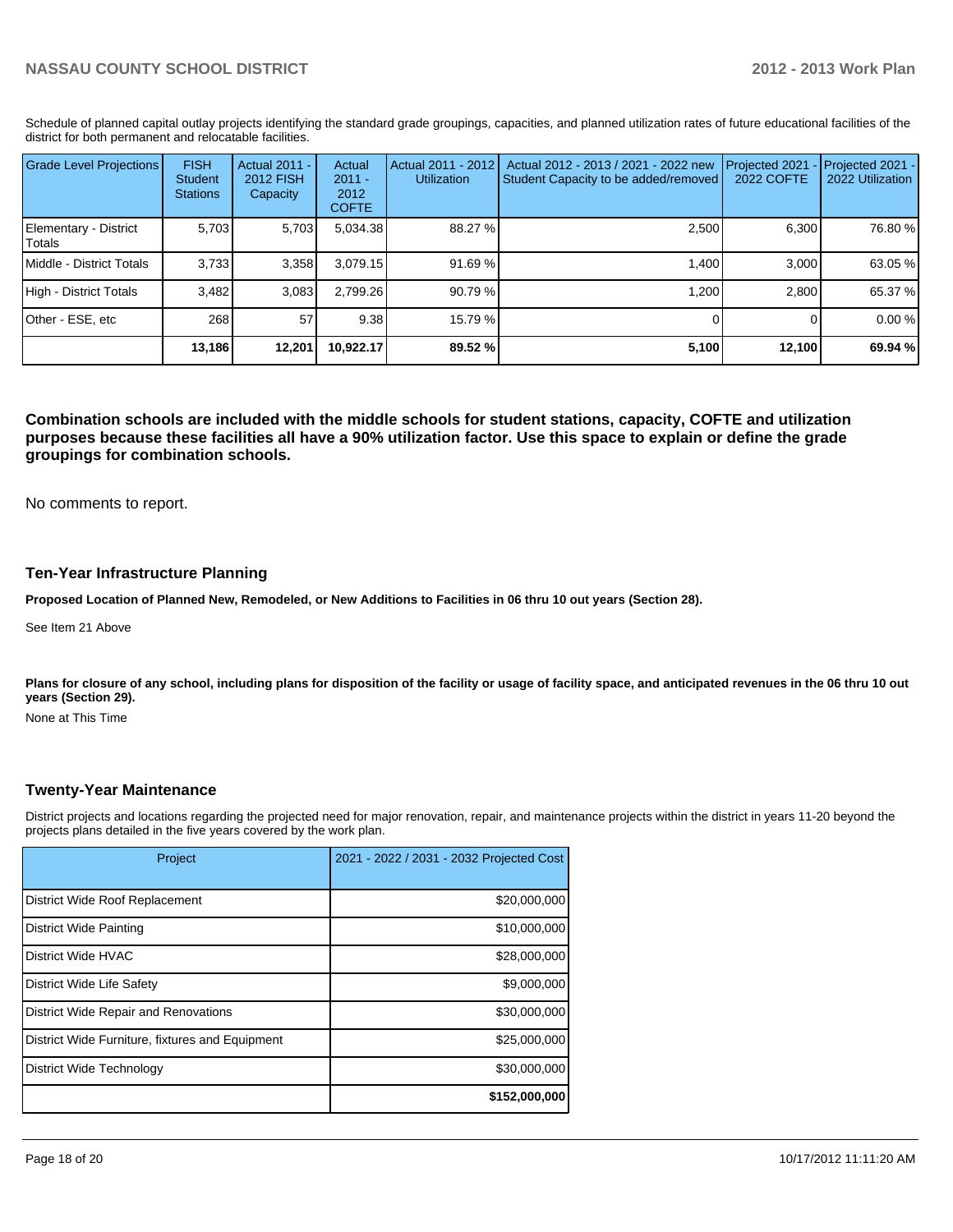## **Twenty-Year Capacity**

Schedule of capital outlay projects projected to ensure the availability of satisfactory student stations for the projected student enrollment in K-12 programs for the future 11-20 years beyond the 5-year district facilities work program.

| Project                   | Location, Community, Quadrant or other<br>general location | 2021 - 2022 / 2031 - 2032<br><b>Projected Cost</b> |
|---------------------------|------------------------------------------------------------|----------------------------------------------------|
| Middle School Replacement | Fernandina Beach Area                                      | \$30,000,000                                       |
| New Elementary School "I" | Callahan Area                                              | \$25,000,000                                       |
| New Middle School "DD"    | Callahan/Bryceville Area                                   | \$30,000,000                                       |
| New Elementary School "J" | <b>Yulee Area</b>                                          | \$25,000,000                                       |
| New High School "CCC"     | <b>Hilliard Area</b>                                       | \$50,000,000                                       |
| New High School "DDD"     | Callahan Area                                              | \$50,000,000                                       |
| New Middle School "DD"    | Yulee Area                                                 | \$30,000,000                                       |
|                           |                                                            | \$240,000,000                                      |

# **Twenty-Year Planned Utilization**

Schedule of planned capital outlay projects identifying the standard grade groupings, capacities, and planned utilization rates of future educational facilities of the district for both permanent and relocatable facilities.

| <b>Grade Level Projections</b>  | <b>FISH</b><br><b>Student</b><br><b>Stations</b> | Actual 2011 -<br><b>2012 FISH</b><br>Capacity | Actual<br>$2011 -$<br>2012<br><b>COFTE</b> | Actual 2011 - 2012<br><b>Utilization</b> | Actual 2012 - 2013 / 2031 - 2032 new<br>Student Capacity to be added/removed | Projected 2031<br>2032 COFTE | $-$ Projected 2031 -<br>2032 Utilization |
|---------------------------------|--------------------------------------------------|-----------------------------------------------|--------------------------------------------|------------------------------------------|------------------------------------------------------------------------------|------------------------------|------------------------------------------|
| Elementary - District<br>Totals | 5.703                                            | 5,703                                         | 5,034.38                                   | 88.27 %                                  | 8,700                                                                        | 8.700                        | 60.40 %                                  |
| Middle - District Totals        | 3.733                                            | 3.358                                         | 3.079.15                                   | 91.69%                                   | 5.300                                                                        | 5.300                        | 61.22 %                                  |
| High - District Totals          | 3.482                                            | 3.083                                         | 2.799.26                                   | 90.79%                                   | 4.200                                                                        | 7.300                        | 100.23 %                                 |
| Other - ESE, etc                | 268                                              | 57                                            | 9.38                                       | 15.79 %                                  |                                                                              |                              | 0.00%                                    |
|                                 | 13,186                                           | 12,201                                        | 10.922.17                                  | 89.52 %                                  | 18,200                                                                       | 21,300                       | 70.06 %                                  |

**Combination schools are included with the middle schools for student stations, capacity, COFTE and utilization purposes because these facilities all have a 90% utilization factor. Use this space to explain or define the grade groupings for combination schools.**

No Comments to report.